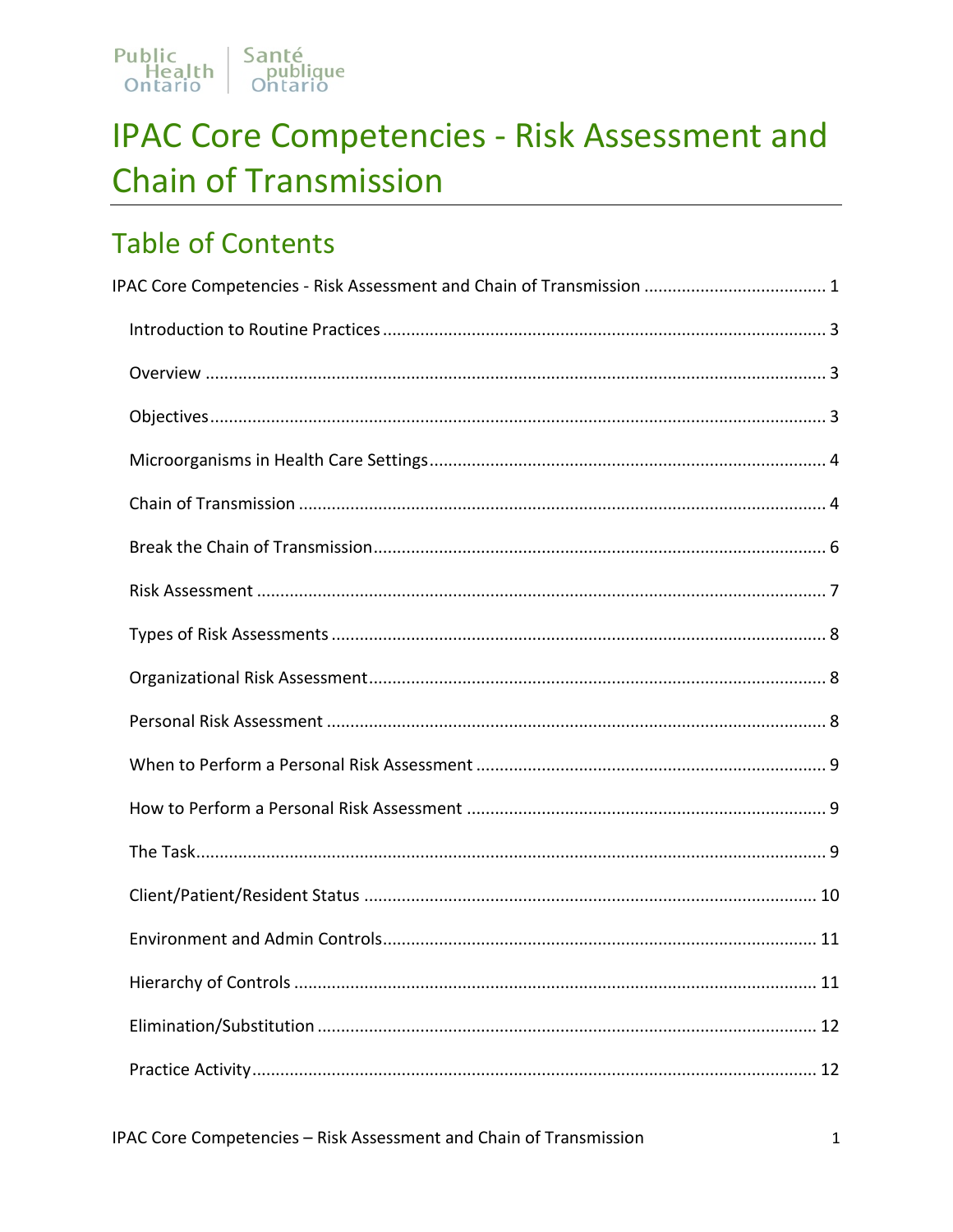# Public<br>
Health publique<br>
Ontario Ontario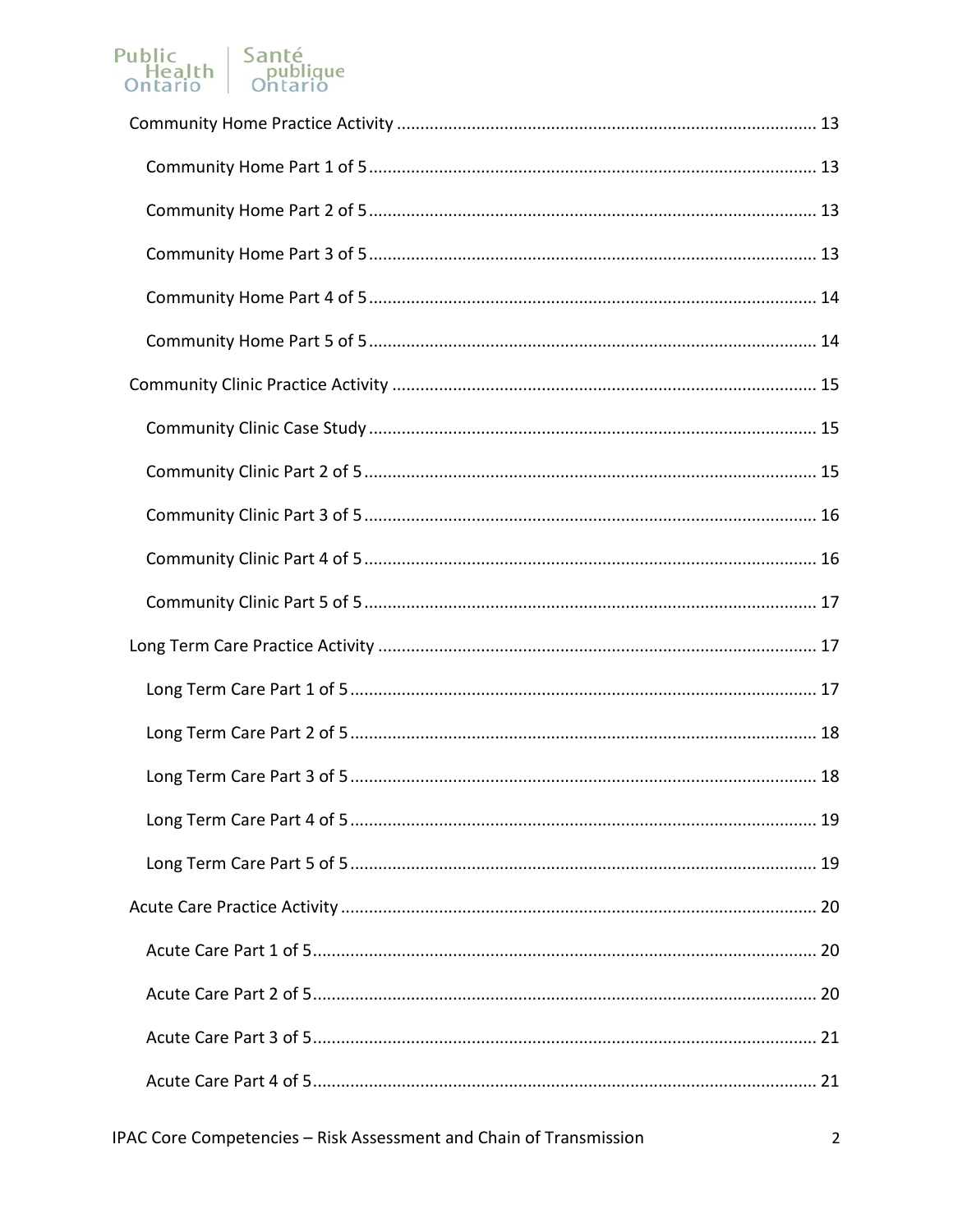

# <span id="page-2-0"></span>Introduction to Routine Practices

Welcome to Core Competency Routine Practices Chain of Transmission and Risk Assessment. Routine Practices are the infection prevention and control practices that must be used routinely during all activities with all clients, patients or residents, to help prevent and control the spread of infectious agents in all health care settings. No matter what health care setting you work in, routine practices always apply.

## <span id="page-2-1"></span>**Overview**

An important element of Routine Practices is the Chain of Transmission and Risk Assessment. This learning component deals with the Chain of Transmission, breaking the links in the Chain to prevent infections and organizational and personal Risk Assessments. You will learn about the six links in the Chain of Transmission and how to break the links in the Chain to prevent infection. To help protect yourself and others, you will also learn about infection control measures and the steps you need to take when performing a Risk Assessment.

A Risk Assessment is an evaluation of the interaction of the health care provider, the client/patient/resident and the environment to assess the risk of acquiring or transmitting infection, in order to know what controls to implement. A health care provider is any person delivering care to a client/patient/resident. This includes, but is not limited to, the following: emergency service workers, physicians, dentists, nurses, respiratory therapists and other health professionals, personal support workers, clinical instructors, students and home health care workers. In some non-acute settings, volunteers might provide care and would be included as health care providers.

# <span id="page-2-2"></span>**Objectives**

The objectives of this component are to:

- Describe the six links in the Chain of Transmission and how they relate to the development of infections
- Use infection prevention and control strategies to "break the links" in the Chain of **Transmission**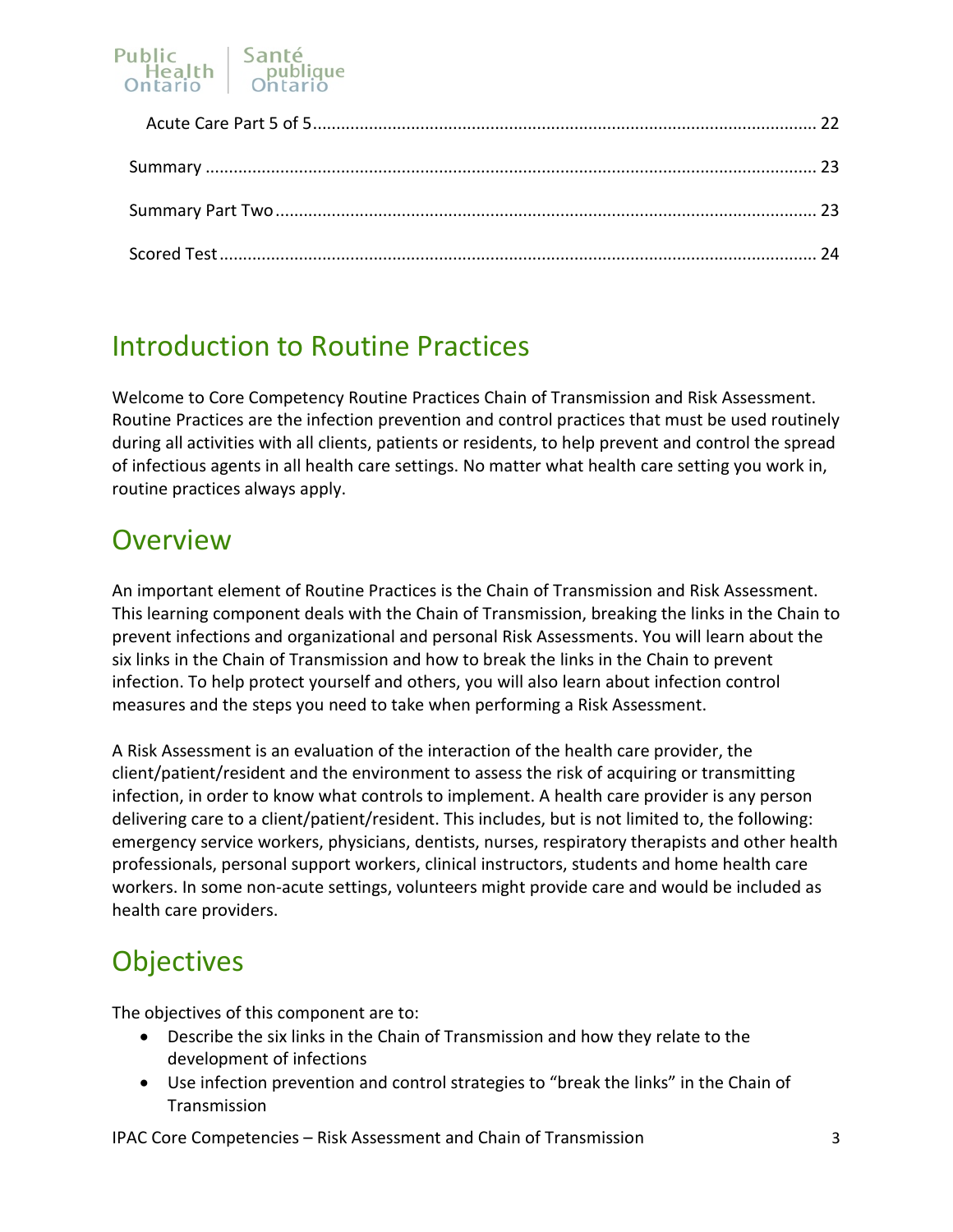### Public Santé Health publique

• Perform a Risk Assessment to evaluate the potential risk of getting an infection

In your workplace, you may be called "staff" or "health care provider" or "health care worker". In this component, we'll use the term "health care provider".

# <span id="page-3-0"></span>Microorganisms in Health Care Settings

Sometimes we call microorganisms "germs." This is when the microorganism can cause an infection. The microorganism is then known as an "Infectious Agent." Microorganisms can be found in every health care setting.

Infectious Agents can be found on equipment and surfaces in different health care settings. Here is a list of examples of the surfaces you may encounter in a patient's room, washing station, and by a clinician's desk:

- Walls
- Paper towel holder
- Box of gloves
- Cabinet handles
- Phones
- Computers
- Needle box
- Folders
- Chairs
- Beds
- Curtains

The goal of infection prevention and control is to stop or reduce the transmission or spread of Infectious Agents.

Next, we will discuss the various links in the Chain of Transmission and how Infectious Agents are spread.

# <span id="page-3-1"></span>Chain of Transmission

To help us understand how Infectious Agents are spread, you need to understand the Chain of Transmission model. It is used to help understand how infections are spread and how they can be prevented.

Each link in the Chain represents a part of the process that can lead to an infection. An infection cannot develop unless all six of the links in the Chain are present and connected. The links in the Chain can be broken to help prevent the transmission of infections. We will come back to this later. Next, we will discuss each link in the Chain.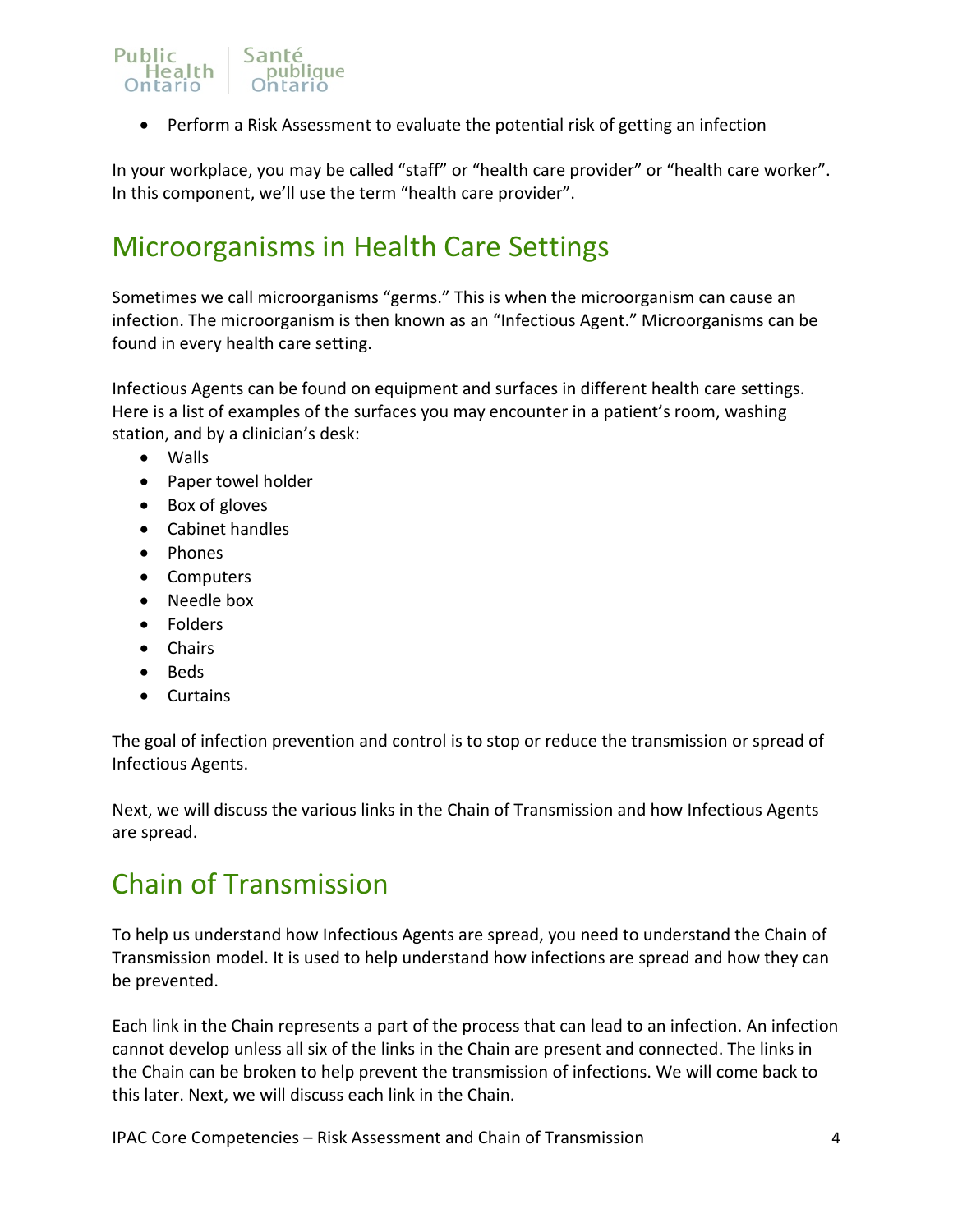#### Public Santé Health publique

We need to begin this discussion by talking again about microorganisms. Microorganisms are everywhere and many are harmless and necessary for health. Most do not lead to infections. They are very small and the majority can only be seen under a microscope. If they were visible, people would clean their hands more often and environmental cleaning would be much easier, too! Sometimes we call microorganisms "germs". This is when the microorganism can cause an infection. The microorganism is then known as an "Infectious Agent".

In order for any infection to occur, there needs to be an Infectious Agent. The Infectious Agent is the first link in the Chain of Transmission. In health care, the Infectious Agents we deal with on a regular basis are bacteria, viruses and fungi. Bacteria are the most common Infectious Agents we see in health care. An example is the bacterium that causes an infection known as "strep throat". This bacterium is called "Streptococcus". Have you ever had food poisoning? This might have been caused by Salmonella bacteria, which is a common cause of food poisoning. Viruses are also Infectious Agents. Serious illnesses and death can be caused by viruses like hepatitis and influenza (commonly known as "the flu"). Another type of Infectious Agent is fungi. A common fungus that most of us have heard about is the one that causes "athlete's foot." You may also have seen "thrush mouth" in a baby.

The second link in the chain is the "Reservoir". This is where microorganisms live and grow. Examples of Reservoirs are people, animals, insects, water or food. Everyone has had some sort of infection in their lives. This means that you have been the Reservoir where an Infectious Agent has lived and grown. If a water supply became contaminated this would be an example of how water can be a Reservoir. Anyone who has ever had food poisoning has first-hand knowledge of how food can be a Reservoir for infection.

The third link in the Chain is how Infectious Agents (or microorganisms) leave the Reservoir - or the "Portal of Exit." There are many Portals of Exit from the human body. If someone has a blood infection the Portal of Exit may be a cut in the skin. If someone has a respiratory infection, a cough or sneeze can spread infection. Uncontained drainage from a wound can be a Portal of Exit and spread infection. Touching the skin of someone with a skin infection has the potential to spread germs.

The fourth link in the chain is the "Mode of Transmission." Most Infectious Agents can't travel by themselves. They need a way to move from one place to another. This is called the Mode of Transmission. In health care we focus on 3 main Modes of Transmission: contact, droplet and airborne. The Infectious Agent travels from one host to another through contact, droplet or airborne routes. You will learn more about Mode of Transmission in the Additional Precautions Module.

The fifth link in the Chain is the "Portal of Entry." This is how the Infectious Agent enters a new host. Portals of Entry include the mucous membranes of your eyes, the respiratory tract, the gastrointestinal tract or broken skin. For example, you can eat an Infectious Agent like salmonella. You can get an Infectious Agent, like Staph aureus, in a cut. Your eyes, nose, mouth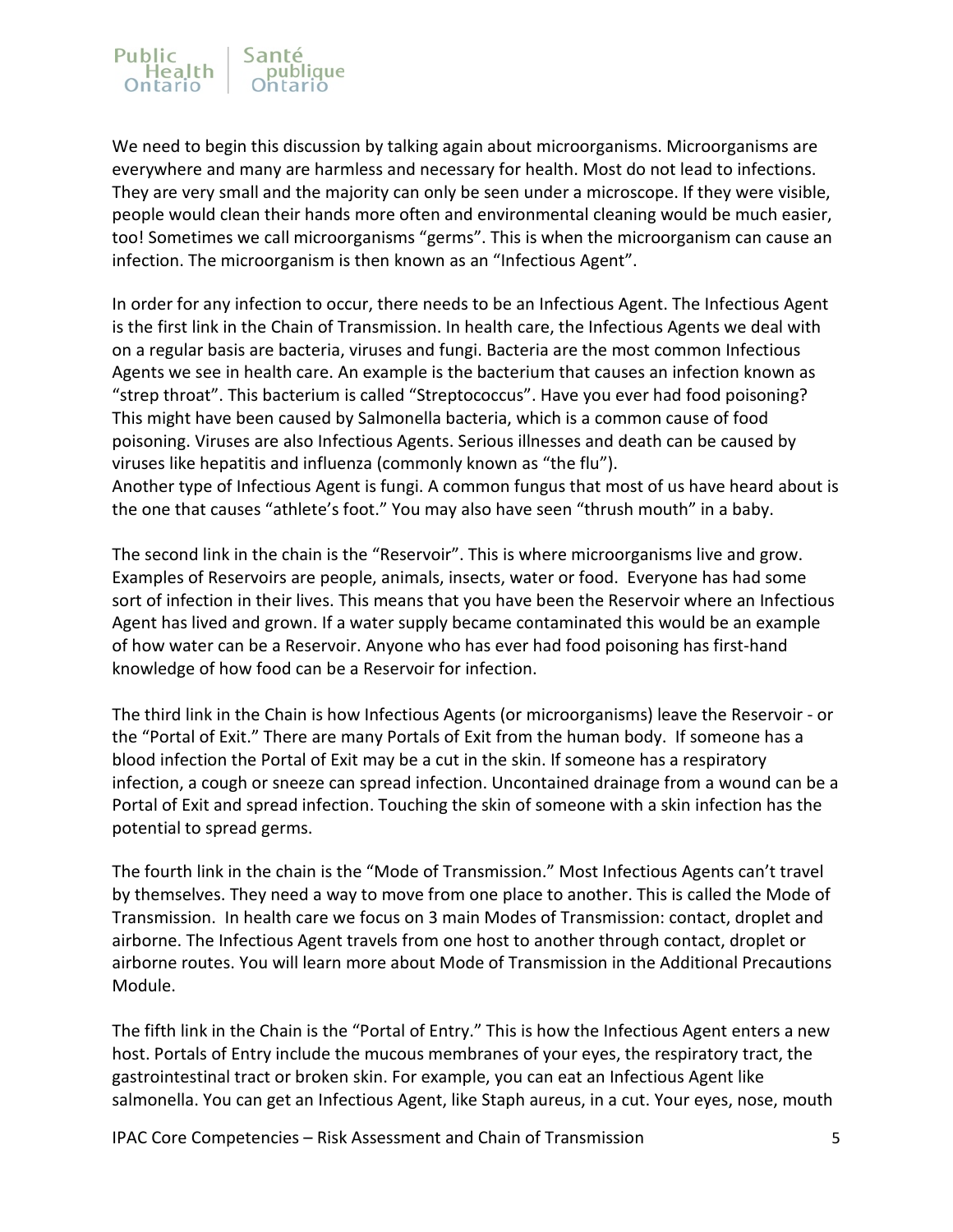

(mucous membranes) can be exposed to an Infectious Agent like Influenza!

The sixth link in the Chain is the "Susceptible Host." Anyone can be at risk of infection. The most vulnerable are people who are very young or very old, who have a poorly functioning immune system or illnesses such as diabetes. Individuals with burns or who have had surgery are also at increased risk because their skin is no longer intact.

When all these links are in place, infection will occur.

Let's "stop and think" about how Infectious Agents are spread.

- What kind of infection has made you miss work?
- How do you get the common cold?
- Who are the people who seem to get infections easily?

# <span id="page-5-0"></span>Break the Chain of Transmission

You can stop the spread of infection by breaking any of the links in the Chain of Transmission. The spread of Infectious Agents does not occur and infection does not develop if any of the links are eliminated or "broken."

Let's see what we can do to break the Chain.

Let's look at Infectious Agents. If there were no Infectious Agents, there would not be any infections. Killing or removing the Infectious Agent at the source can break the Chain. For example, antibiotics, disinfection or sterilization will kill Infectious Agents. Another example is the action of cleaning which decreases the number of Infectious Agents by physically removing them. By removing the Infectious Agent, the risk of infection is reduced or eliminated.

The second link in the Chain is the Reservoir. If we can eliminate a Reservoir, the Infectious Agent will not have anywhere to live and grow. We can eliminate the Reservoir by using effective Controls of the Environment and by cleaning the environment. For example, if we store food properly and treat water, Infectious Agents cannot grow there. In this way the Chain of Transmission is broken by eliminating the place where Infectious Agents live and grow.

Another way to break the Chain of Transmission is managing how Infectious Agents leave the body or other Reservoirs through the Portal of Exit. We need to manage all blood and body fluids, excretions and secretions which exit from the body or onto contaminated surfaces, in a way that helps reduce the risk of infection. For example, when we sneeze, if we cover our mouth and nose we will prevent the droplets from travelling through the air and contaminating surfaces. Another way to manage the Portal of Exit is by practicing good hand hygiene, safely disposing of waste and contaminated linen, and containing excretions and secretions. Hand hygiene is a general term referring to any action of hand cleaning. Hand hygiene relates to the removal of visible soil and removal or killing of transient microorganisms from the hands. Hand hygiene may be accomplished using an alcohol-based hand rub or soap and running water.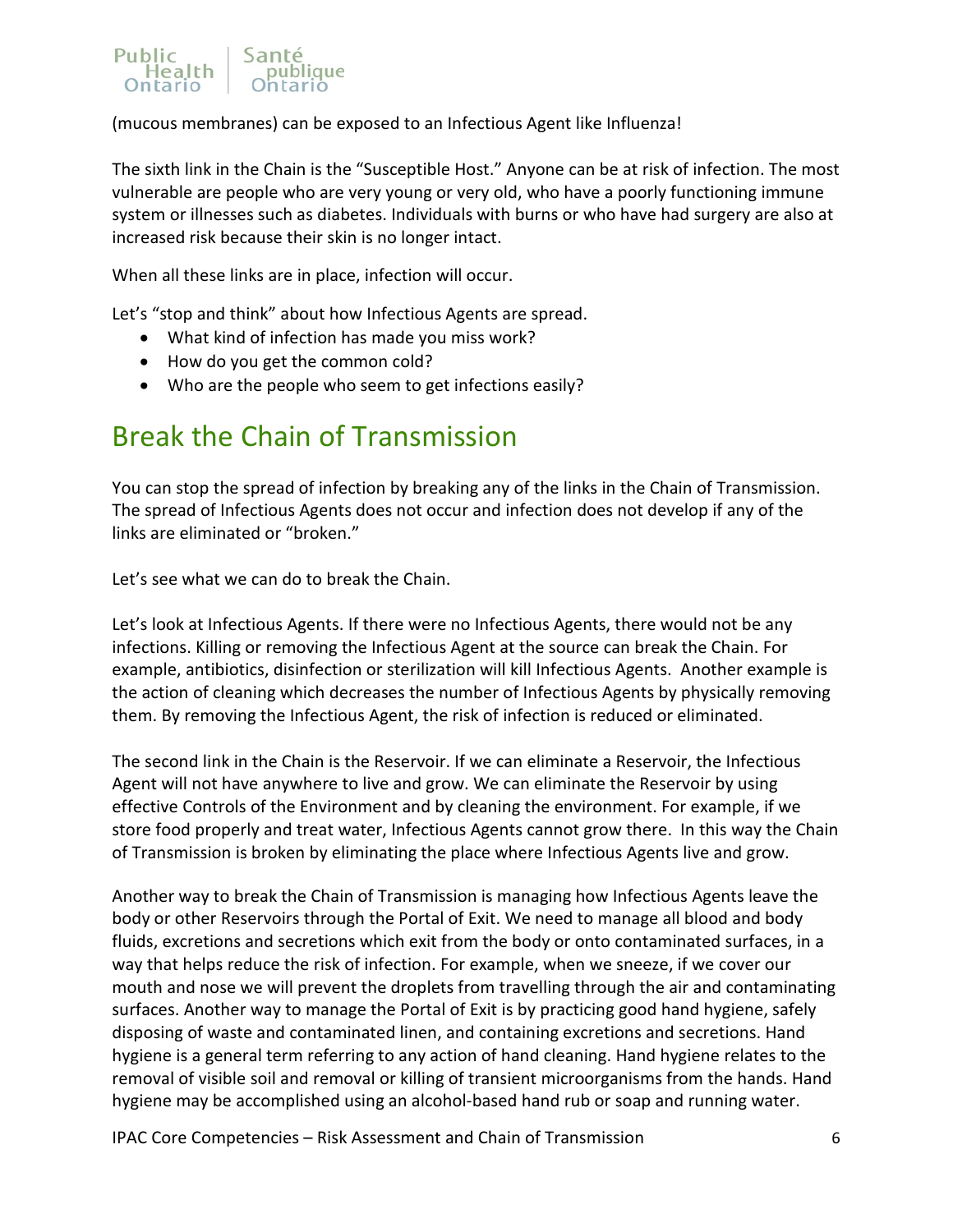#### Public Santé Health publique

This link in this Chain is broken by managing the Infectious Agents as they exit the body and contaminate surfaces or other Reservoirs, such as equipment, linen and waste.

The link that health care providers can control most easily is the Mode of Transmission. Preventing Infectious Agents from travelling breaks the Chain of Transmission by keeping them from reaching the Susceptible Host. The single most important action you can take to prevent the transmission of infection is to perform hand hygiene. Another way to prevent Infectious Agents from travelling is to maintain a spatial separation, such as keeping a 2 metre distance from someone who is coughing, or by using single rooms. Proper air flow is an example of a Control of the Environment that improves air quality and stops Infectious Agents from travelling. Environmental sanitation, (or environmental cleaning) and equipment disinfection are important in controlling Infectious Agents that can be spread by touch (or contact). The proper use of Personal Protective Equipment helps prevent Infectious Agents from travelling from person-to-person and to the environment.

Controlling the Portal of Entry means keeping the Infectious Agent from entering a Susceptible Host. If we provide care with clean hands and use aseptic technique when caring for patients, we can stop Infectious Agents from entering a client, patient, or resident who might be at risk of infection. Proper techniques when we perform procedures such as wound care and catheter care help prevent infections, too. Again, using Personal Protective Equipment correctly helps prevent client, patient, or resident infections related to the Portal of Entry.

What about Susceptible Hosts? If a person is not susceptible to an Infectious Agent, he or she cannot get an infection. Immunity develops from receiving vaccines or may result from getting an infection, such as chickenpox. When a client, patient, or resident receives treatment such as pre-operative antibiotics, it reduces their risk of infection. A healthy lifestyle with exercise, enough sleep and good nutrition helps clients, patients, or residents have a better immune system. When we are as healthy as we can be, we are less at risk of infection and are more likely to fight off infections.

Let's "stop and think" about how we can break the Chain of Transmission.

Consider the following questions:

- How does hand hygiene prevent the spread of infection?
- What actions do I take to minimize the growth and spread of Infectious Agents to protect my clients, patients, or residents?
- Why is cleaning and disinfection in health care important?
- Infection is a hazard for clients, patients, residents as well as healthcare providers. What steps do I need to take to stay healthy and reduce my risk of getting an infection so I can protect myself and my clients/patients/residents?

# <span id="page-6-0"></span>Risk Assessment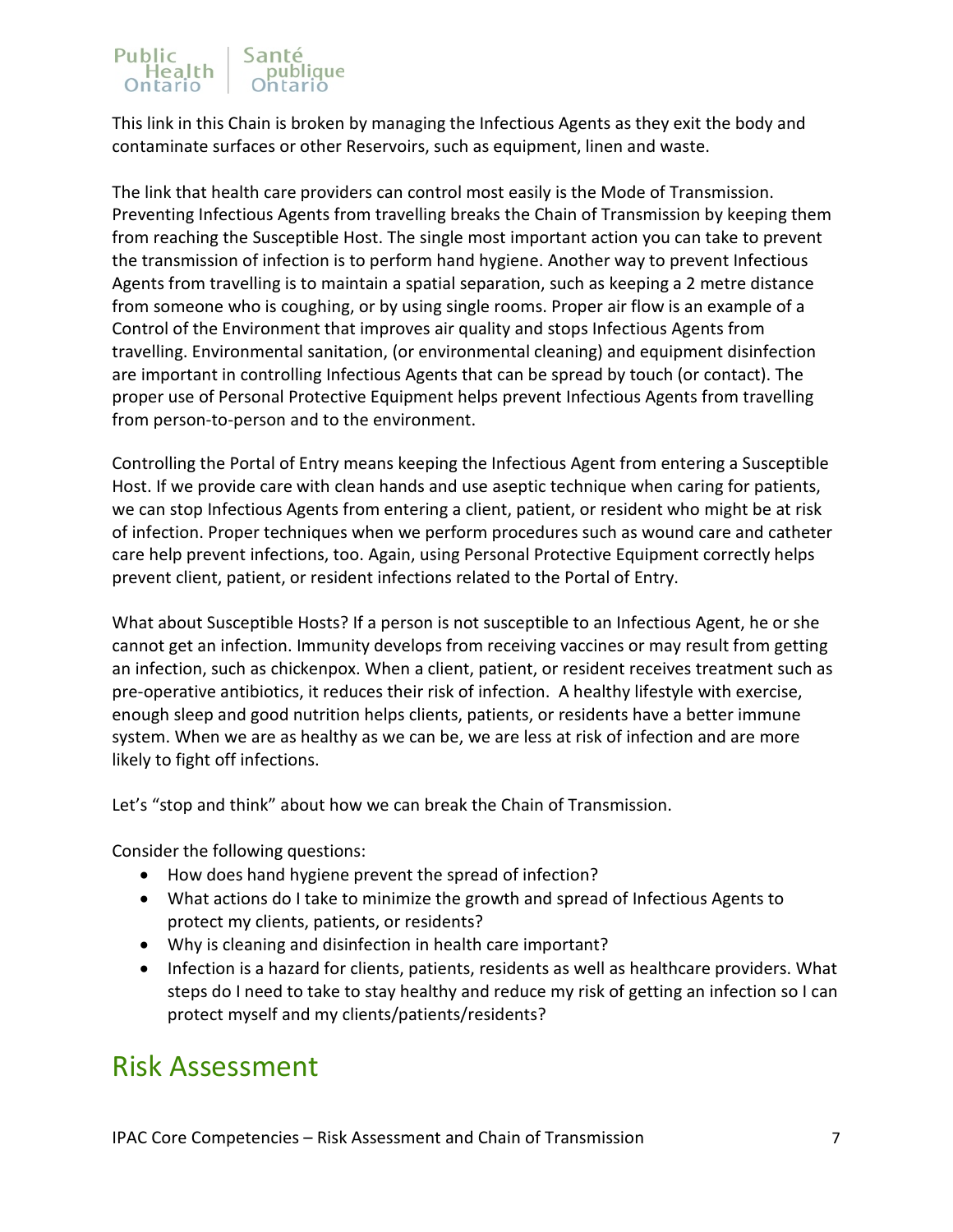### Sant Public<br>Realth

Breaking the links in the Chain of Transmission helps prevent the development of infection. But, how do you protect yourself from infection? And what can your health care setting do to help protect you and the health care environment in which you work. The answer is to perform a Risk Assessment. The purpose of a Risk Assessment is to identify risks and reduce potential exposure to infectious diseases and other health and safety hazards.

# <span id="page-7-0"></span>Types of Risk Assessments

There are two types of Risk Assessments. One is done by the employer and one is done by the health care provider. Both are necessary to create a safe work environment.

# <span id="page-7-1"></span>Organizational Risk Assessment

An Organizational Risk Assessment is done by your employer to assess the need for certain controls or safeguards. For example: Engineering controls include safeguards built into the health care setting structure itself, such as special ventilation or dedicated hand washing sinks. In addition, cleaning processes for the environment and equipment as well as physical barriers and linen, waste and dish or utensil management are included in this. An additional Risk Assessment needs to be done by the employer in each health care setting.

Administrative Controls are safeguards introduced by the management of each health care setting to continue to make the workplace safe, such as having clear and current policies for cleaning and health care provider education and training.

Provision of the necessary Personal Protective Equipment, or PPE, such as gloves, gowns, masks and eye protection, is another important safety measure that must be provided by your employer.

Once your employer identifies areas of risk related to infection prevention and control, interventions may be put into place to minimize those risks in order to protect you, your coworkers and clients, patients, or residents from getting an infection.

Health care providers do not have control over Organizational Risk Assessments but may have input through their Joint Health and Safety Committee or Health and Safety representative. Health care providers DO have control over their Personal Risk Assessment.

Let's talk more about "when" and "how" to do personal Risk Assessments.

# <span id="page-7-2"></span>Personal Risk Assessment

A Personal Risk Assessment is a thought process that each health care provider must engage in before each and every interaction with a client, patient, or resident or their environment. This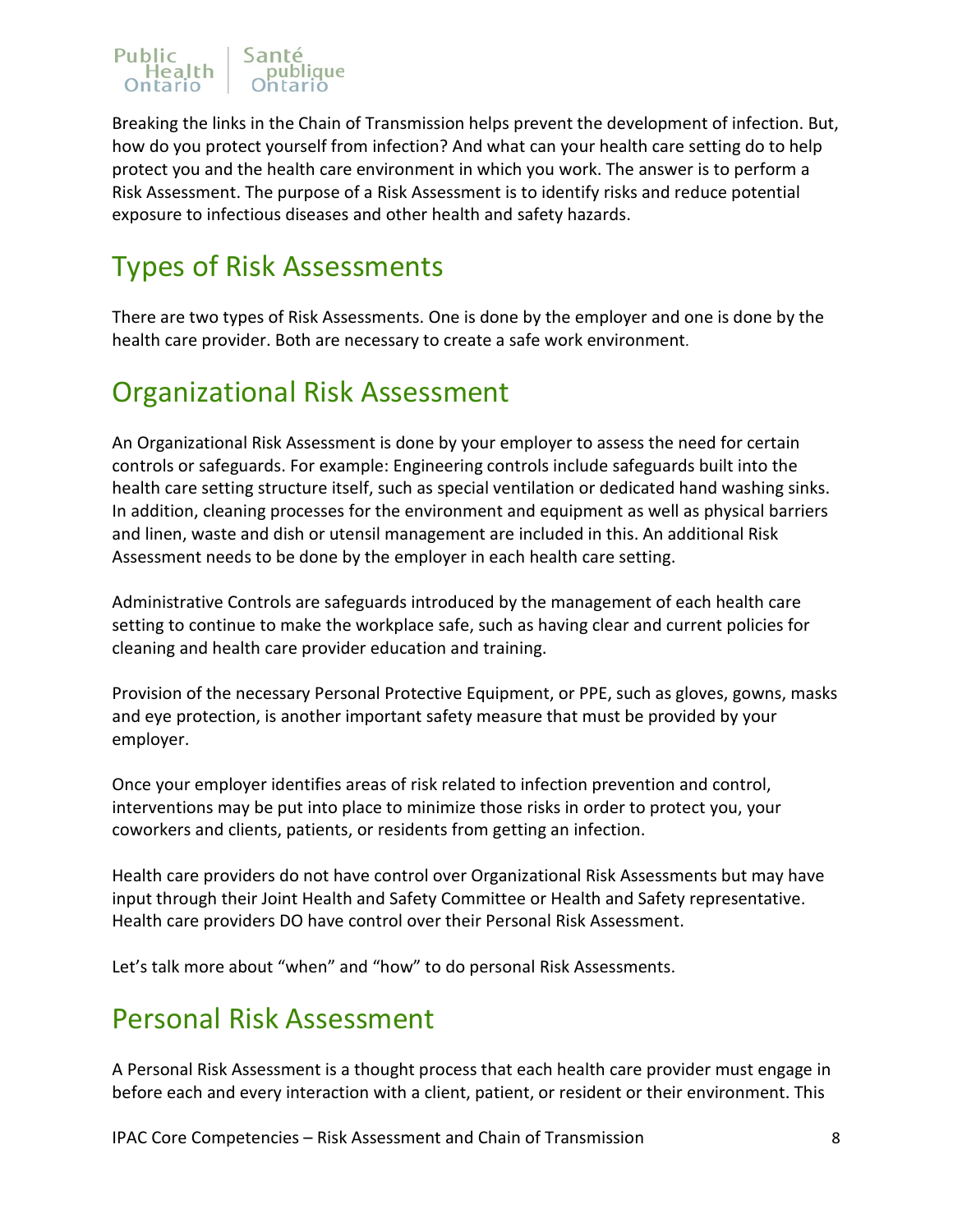

is necessary to help prevent the spread of infection.

A Risk Assessment helps health care providers in choosing interventions which help prevent the spread of Infectious Agents. The Risk Assessment is necessary because other controls may be absent or do not completely eliminate the risk.

To help learn about Risk Assessment in the workplace, let's consider how Risk Assessments are done by each of us every day.

For example, consider the decisions you make before crossing the street. Your "mental checklist" might include these questions:

- Is there a car coming?
- Is there a crosswalk?
- Do I have time to get across safely?

In health care you need to use Risk Assessment questions in the same way to help guide your actions as you work.

# <span id="page-8-0"></span>When to Perform a Personal Risk Assessment

The Risk Assessment is ongoing throughout your work day. As you become more comfortable with asking these questions, they will form an automatic "checklist" that you will do and re-do with each health care interaction you have with the client, patient, or resident and his or her environment.

# <span id="page-8-1"></span>How to Perform a Personal Risk Assessment

Every time you perform a personal Risk Assessment, ask yourself about the task, about the status of your client, patient, or resident and about the Controls of the Environment and Administrative Controls that are in place. Administrative Controls are managerial measures put in place in the health care setting to reduce the risk of infection to staff or to clients/patients/residents. This will help you identify whether you may be exposed to blood, body fluids, secretions, excretions or non-intact skin. This way you can choose controls or interventions that protect clients, patients, or residents as well as yourself.

It's time to "stop and think".

How do YOU do Risk Assessments in your health care setting?

# <span id="page-8-2"></span>The Task

How do you perform a personal Risk Assessment? Consider the tasks you are about to perform.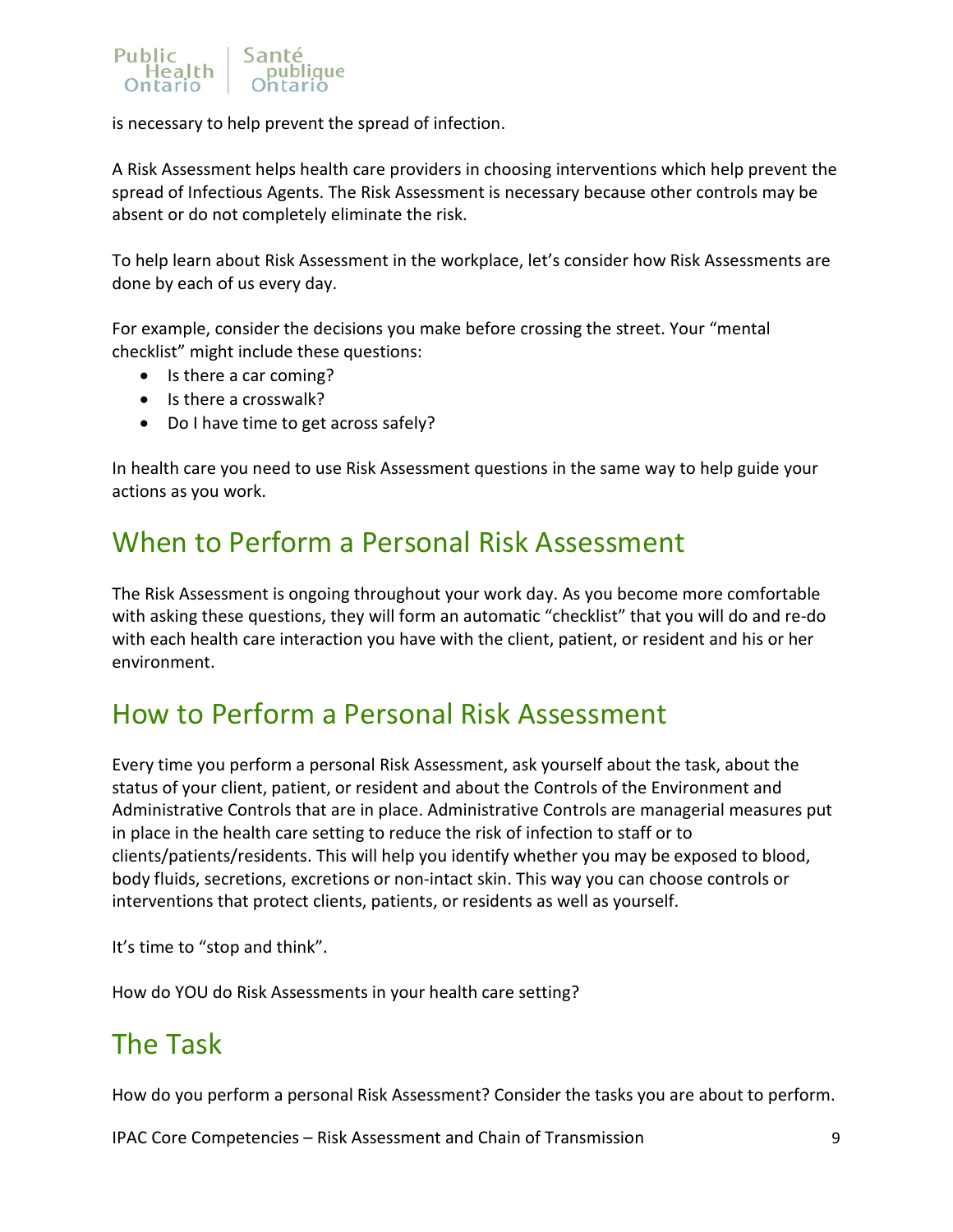

Do I have the equipment I need to do this task?

If the answer is no, gather the equipment and supplies needed before starting the task.

Will I be touching blood, body fluids, secretions, excretions or other potentially infectious material?

If you answer yes, wear gloves if the task involves contact with blood, body fluids, secretions or excretions and clean your hands. Body fluid includes blood, secretions (for example, saliva and semen), excretions (for example, urine and feces), or body fluids (for example, cerebrospinal fluid and synovial fluid).

Will my face be exposed to a cough or spray of saliva or blood?

Wear facial protection if the task exposes your face to saliva, blood or other body fluids. Facial protection is personal protective equipment that protect the mucous membranes of the eyes, nose and mouth from splashes or sprays of blood, body fluids, secretions or excretions. Facial protection may include a mask or respirator in conjunction with eye protection, or a face shield that covers eyes, nose and mouth.

Will my clothing or skin be exposed to splashes or sprays? Wear a gown if the task exposes your clothing or skin to blood or body fluids.

How skilled am I at this task? Can I safely perform this task myself or do I need assistance? Ask someone to assist you if necessary.

# <span id="page-9-0"></span>Client/Patient/Resident Status

The next step in your personal Risk Assessment is to ask yourself questions about the status of your client, patient, or resident. First, assess his or her cognitive or mental status.

### **Cognitive/mental status**

Will he/she be able to follow directions? You may need to change how you are going to provide the care for this client, patient, or resident.

### Is he/she cooperative?

Remember to consider the extremes of age in your Risk Assessment because they may not be able to understand what you are trying to do.

Is he/she agitated or resistant?

You may need to change how you are going to provide the care for this client, patient, or resident.

The second, is to assess his or her physical status.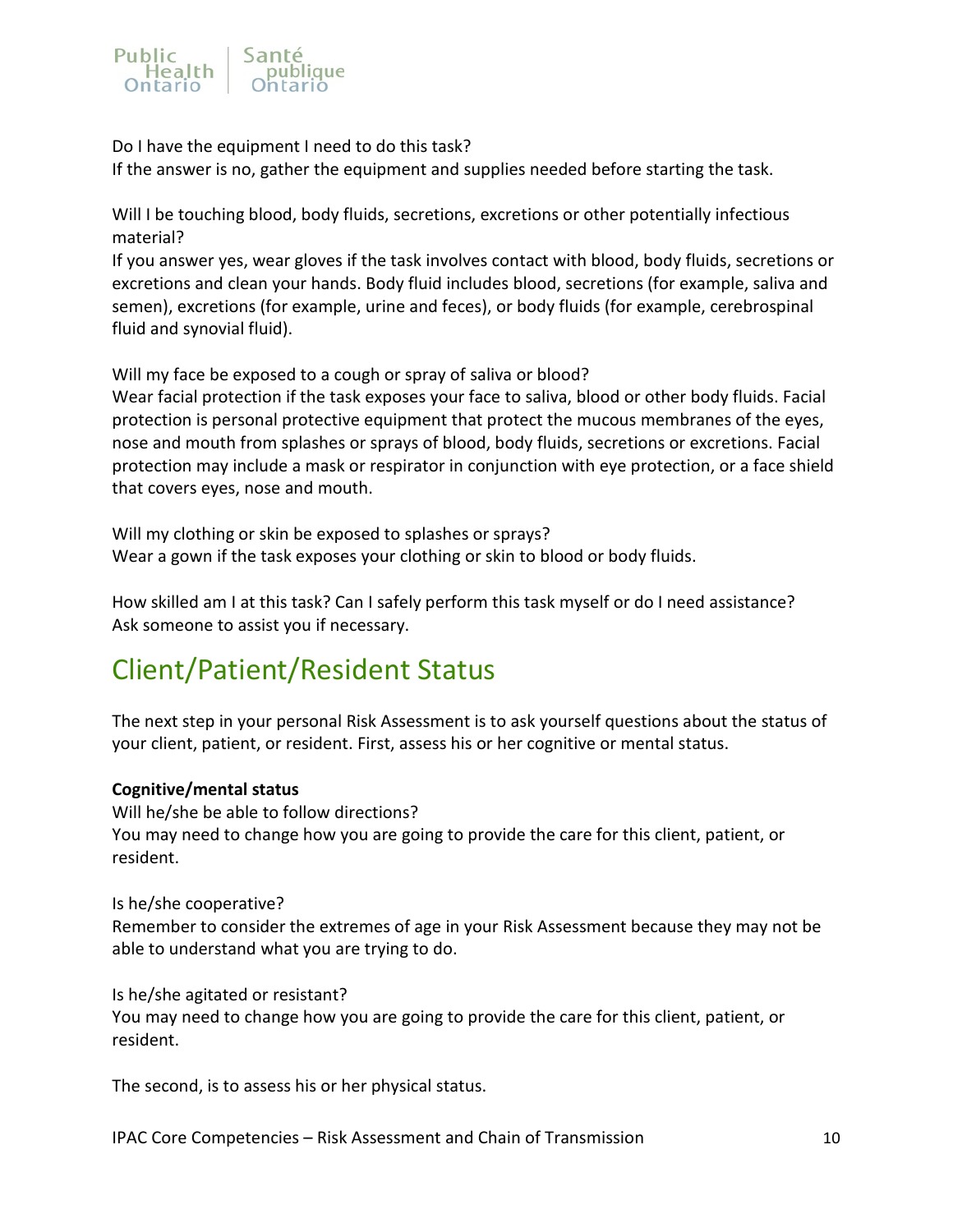

### **Physical Status**

Is he/she coughing, sneezing, vomiting or having diarrhea? Wear gloves and a gown if you may be touching body fluids or excretions such as vomit or feces.

Wear a gown if your clothing or arms may be soiled with body fluids or excretions. Wear facial protection if your face may be exposed to a cough or sneeze.

Has he/she got a rash or fever? Wear gloves if you may be touching a client, patient or resident with a rash.

Is he/she incontinent or does he/she have uncontrolled drainage? Wear gloves and a gown to clean the contaminated environment, and then clean your hands.

Every client, patient, or resident interaction is different. That's why it is so important to consider all these factors in your Risk Assessment.

# <span id="page-10-0"></span>Environment and Admin Controls

Lastly, think about the controls that have already been put in place by your employer. Ask yourself questions about the administrative controls and controls of the environment that are in place in your health care setting.

Are there facilities for cleaning my hands? Know where your facility's alcohol-based hand rub stations and hand washing sinks are located.

Are there any policies and procedures for me to follow? Know the infection prevention and control policies and procedures in your health care setting.

Is a special environment necessary for this client, patient, or resident to contain transmission? Assess the need and availability for the client, patient, or resident to be in a single room, to be segregated from others or to have single toileting facilities.

Will I be using a sharp item or potentially be exposed to a sharp? Be sure there is a sharps container within reach. Use safety-engineered needles and medical sharps. Be aware of your health care setting's protocol for exposure management.

In this way, you will determine what you need to do to protect yourself and the client, patient, or resident. All of these questions and answers are part of your Risk Assessment.

# <span id="page-10-1"></span>Hierarchy of Controls

Let's look again at hazards in the workplace.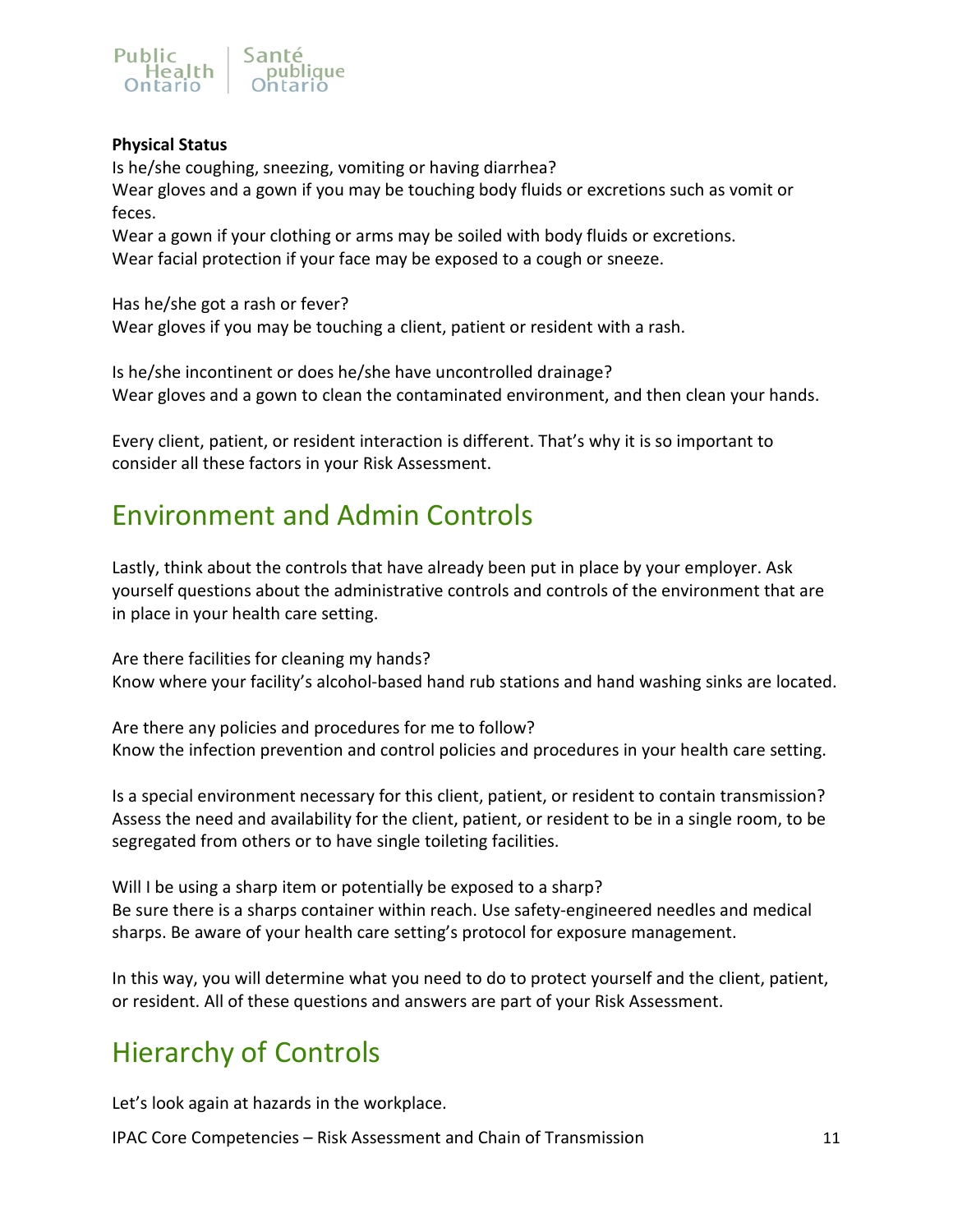

An occupational health and safety model for this concept is the Hierarchy of Controls. These controls range from the most effective to the least effective.

Eliminating or Substituting the hazard is the most effective control.

Controls of the Environment and Administrative Controls are next, because these have already been put in place by your employer. You do not have to take action to use these.

Wearing Personal Protective Equipment is the least effective in the Hierarchy of Controls, because it relies on your own judgment and knowledge about how and when to use it. Use of Personal Protective Equipment is your defence when other controls may be absent or do not completely eliminate the risk.

Let's discuss each one of these different controls in turn. More information about controls will be discussed in the Controls of the Environment or Administrative Controls components of the Routine Practices Module.

# <span id="page-11-0"></span>Elimination/Substitution

It would be ideal if a hazard could just be Eliminated or Substituted. Then the risk would no longer exist.

An example of the Elimination of a hazard is when medical equipment is sterilized. The Infectious Agents (the hazard) have been destroyed.

An example of controlling a hazard through substitution would be using a needleless intravenous system or using a medication patch instead of giving an injection.

# <span id="page-11-1"></span>Practice Activity

You have now completed the content and objectives for this Risk Assessment component. Let's see if you know how to apply this information in your everyday work. Here is a practice activity. Before you start this practice activity, you will have to choose the sector that best fits your workplace setting.

Review any of the following settings to begin the practice activity: [Community Care](#page-12-0)  [Community Clinic](#page-14-0) [Long-term Care](#page-16-1) [Acute Care](#page-19-0)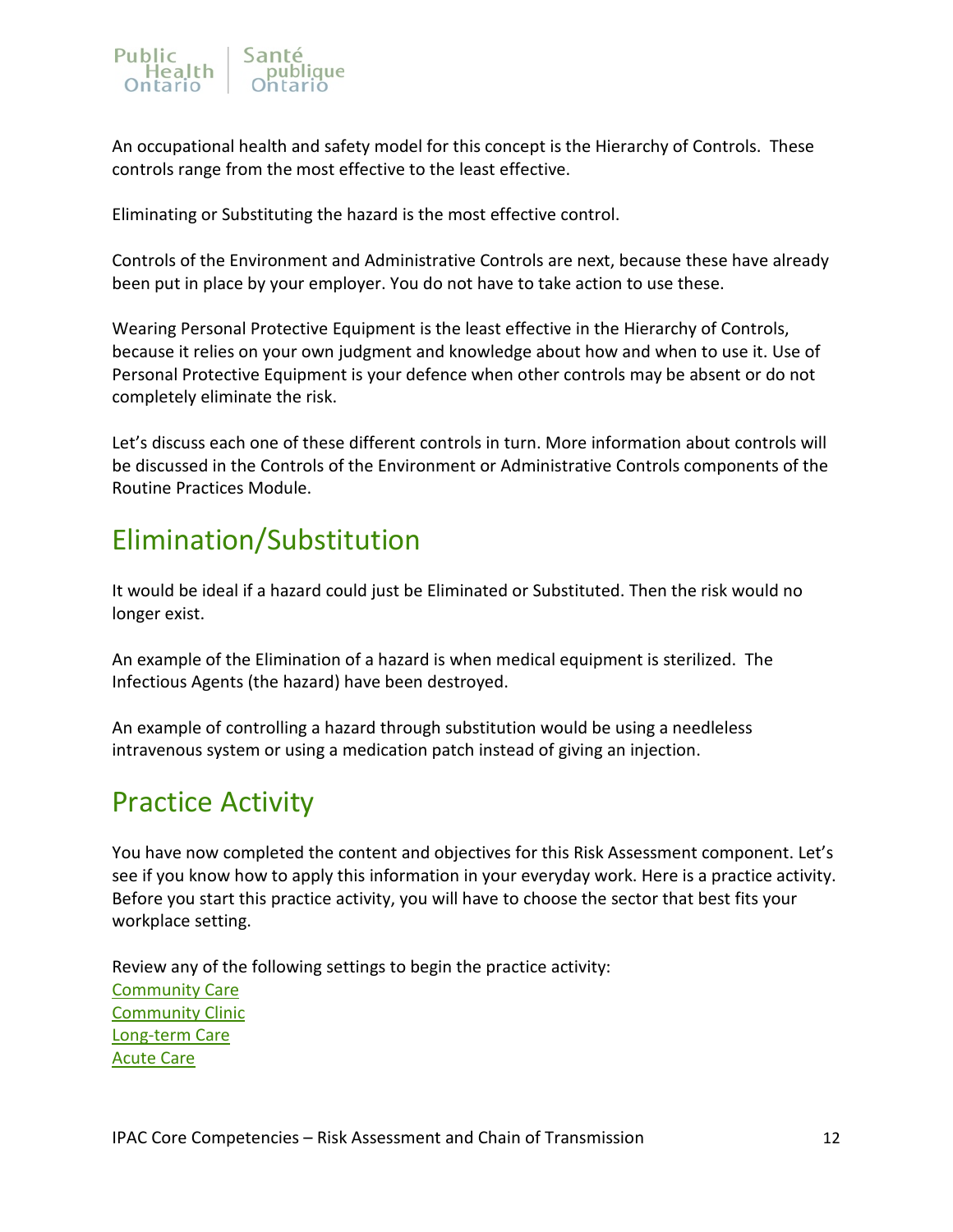

# <span id="page-12-0"></span>Community Home Practice Activity

### <span id="page-12-1"></span>Community Home Part 1 of 5

In this scenario, you are a health care provider assigned to provide care for Mr. Purple in his home following his discharge from hospital. You call the night before your visit to let Mr. Purple know what time you are arriving and begin your assessment during that conversation. The next morning, you visit Mr. Purple and find that overnight, he has developed a new onset fever, cough and shortness of breath.

### <span id="page-12-2"></span>Community Home Part 2 of 5

What description matches with the link in the chain of transmission? Remember that there are six links in the chain of transmission, they are: Infectious Agent, Reservoirs, Portals of Exit, Modes of Transmission, Portals of Entry, and Susceptible Host.

A bacteria or virus that may cause a respiratory infection Answer: Infectious Agent

Mr. Purple Answer: Reservoirs

Respiratory tract Answer: Portals of Exit

Respiratory secretions on environmental surfaces and contaminated hands Answer: Modes of Transmission

Respiratory tract and mucus membranes Answer: Portals of Entry

Healthcare Provider Answer: Susceptible Host

### <span id="page-12-3"></span>Community Home Part 3 of 5

What infection control strategies could you use to break the chain to prevent the spread of this possible Infectious Agent? More than one could apply.

Options: Clean your hands well. Wear Personal Protective Equipment.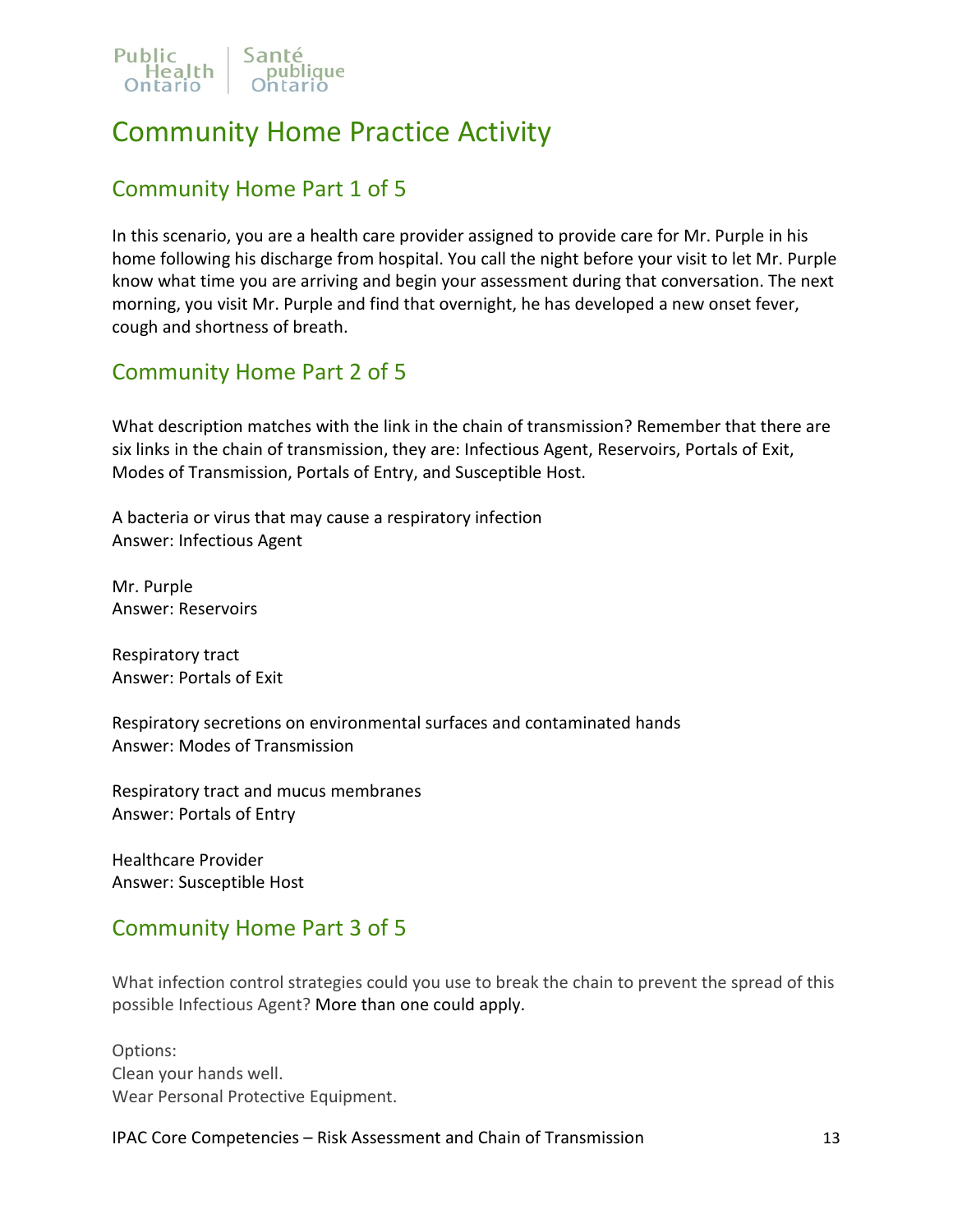### Public<br>Realth Santé publique

Clean equipment used by Mr. Purple. Tell your supervisor.

Answer: Clean your hands well. Wear Personal Protective Equipment. Clean equipment used by Mr. Purple.

Cleaning your hands breaks the Chain by removing the Mode of Transmission, the Portals of Exit and Entry, and the Infectious Agent. Wearing PPE breaks the Chain by removing the Mode of Transmission and Portal of Entry. Cleaning equipment breaks the Chain by removing the Reservoir and the Mode of Transmission. Telling your supervisor doesn't break the Chain of Transmission, but it is important information for surveillance and to inform other health care providers who may be going into the home, that Mr. Purple may have a respiratory infection so that they can take action to eliminate this hazard.

## <span id="page-13-0"></span>Community Home Part 4 of 5

From the following list, what is the first task you need to do before you provide care for Mr. Purple?

Options: Put on Personal Protective Equipment. Clean and disinfect equipment. Perform a Risk Assessment. Call your supervisor.

Answer: Perform a Risk Assessment. Performing a risk assessment is the first step prior to any interaction with Mr. Purple or his environment. The other tasks may be necessary, but they are not your first steps.

## <span id="page-13-1"></span>Community Home Part 5 of 5

Which of the following Risk Assessment questions do you need to ask yourself before you provide care for Mr. Purple? More than one could apply.

Options:

Do I need to use any Personal Protective Equipment when I provide health care for Mr. Purple? Will Mr. Purple be able to follow directions and cooperate with care? Am I able to dedicate equipment to leave in Mr. Purple's home for his care? How long will it take me to finish this visit?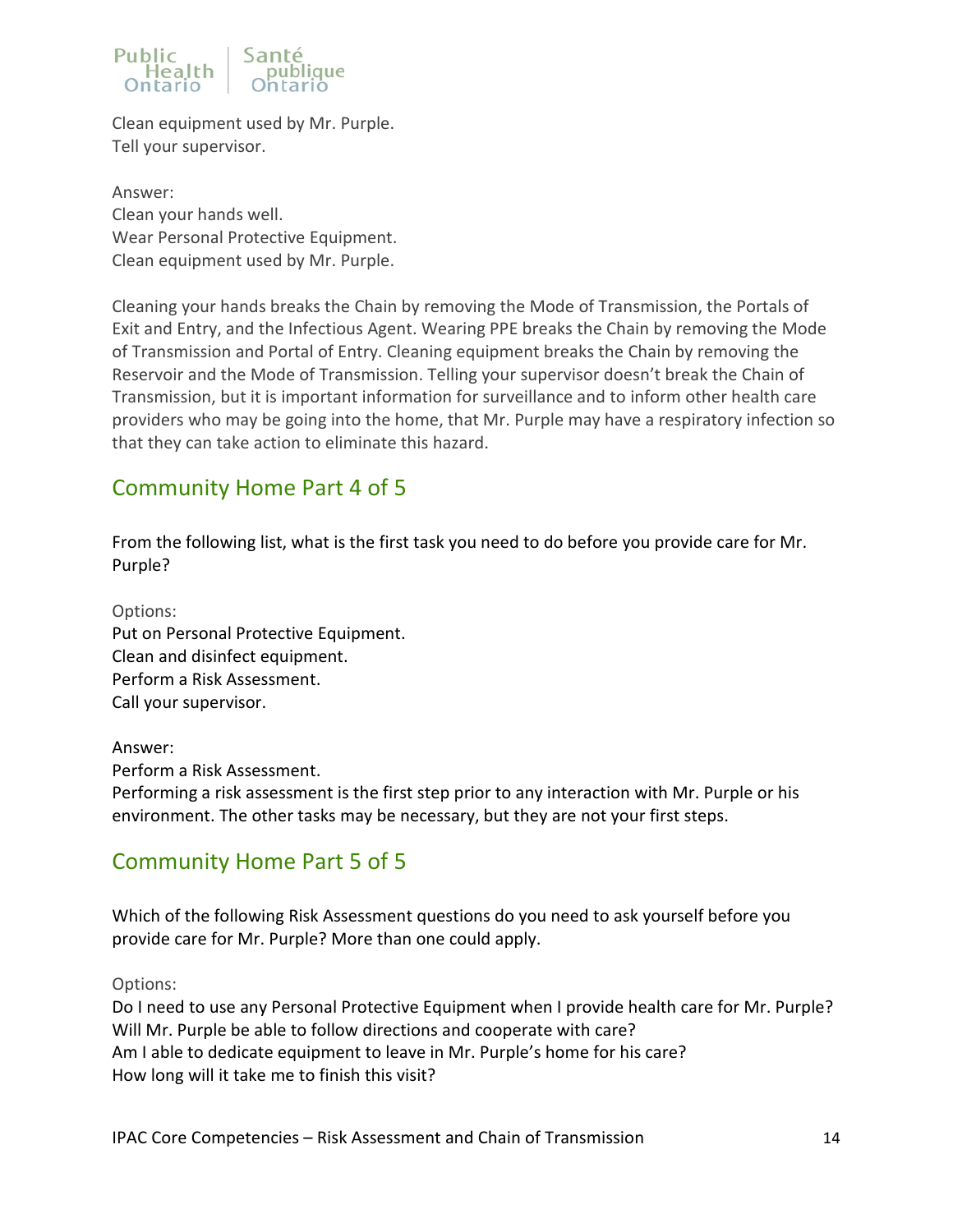# Public Sante<br>Realth pub

### Answer:

Do I need to use any Personal Protective Equipment when I provide health care for Mr. Purple? Will Mr. Purple be able to follow directions and cooperate with care? Am I able to dedicate equipment to leave in Mr. Purple's home for his care?

The first three are good questions to ask. Though Personal Protective Equipment is the least effective control, Personal Protective Equipment helps to protect you when you are taking care of Mr. Purple. You may be in contact with secretions because Mr. Purple is coughing and sneezing. The second question helps you think about the cognitive or mental status of Mr. Purple to know whether he will be able to follow directions to cover his cough and contain his secretions. For the third question, dedicating equipment to Mr. Purple may reduce the risk of transmission of Infectious Agents to your other clients. The length of time required to complete a visit is not part of a risk assessment, therefore the fourth question can be omitted.

You have now completed the practice activity. You can return to the [practice activity main page](#page-11-1) to view examples for other health care settings or move on to the [summary.](#page-22-0)

# <span id="page-14-0"></span>Community Clinic Practice Activity

### <span id="page-14-1"></span>Community Clinic Case Study

You work in a clinic setting. A mother brings her child to the reception desk. The infant is coughing and sneezing, has very red cheeks and green fluid leaking from his nose.

## <span id="page-14-2"></span>Community Clinic Part 2 of 5

What description matches with the link in the chain of transmission? Remember that there are six links in the chain of transmission, they are: Infectious Agent, Reservoirs, Portals of Exit, Modes of Transmission, Portals of Entry, and Susceptible Host.

The infant's respiratory secretions on environmental surfaces, contaminated hands, and droplets Answer: Modes of Transmission

Health Care Provider Answer: Susceptible Host

The infant's respiratory tract Answer: Portals of Exit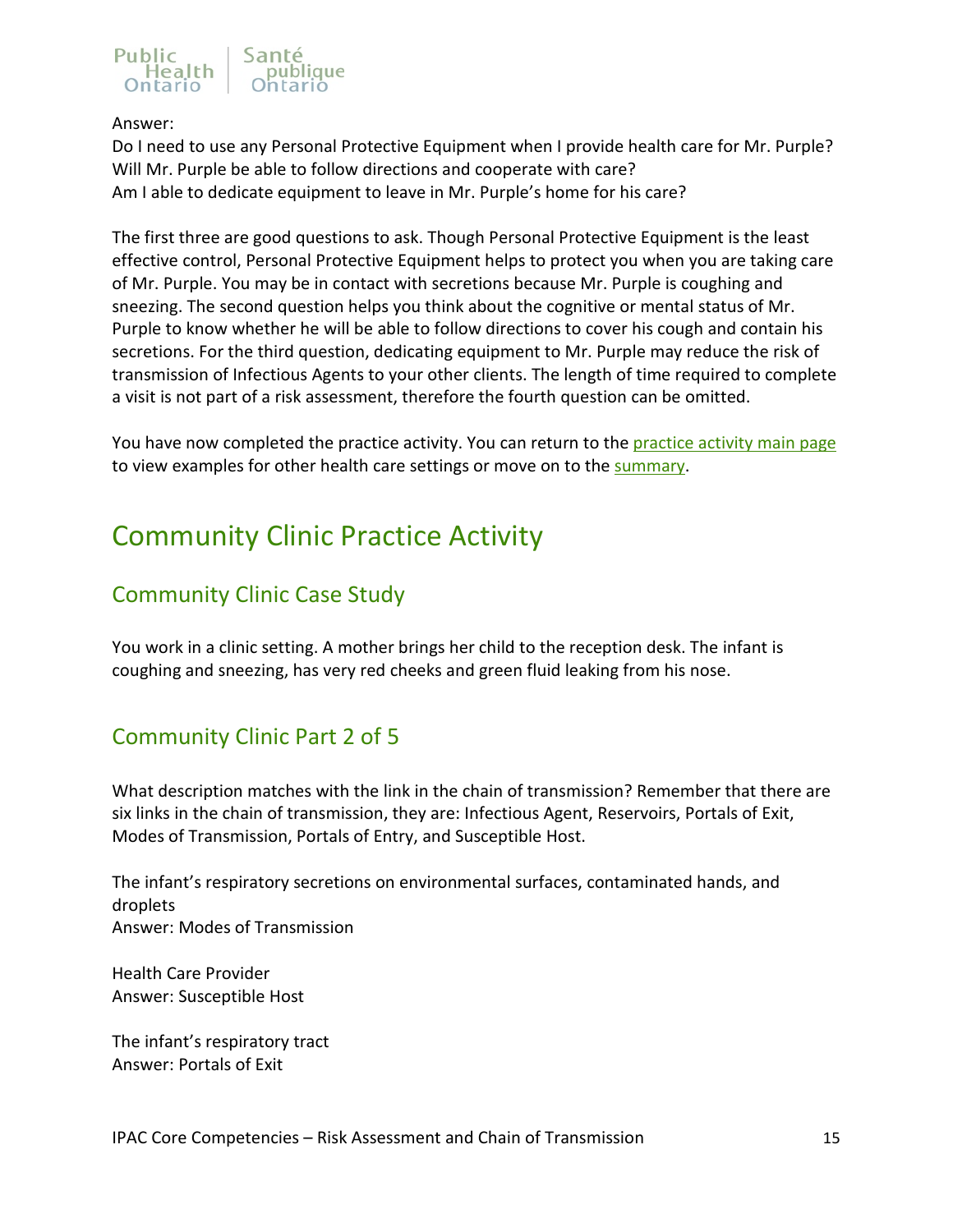

Health Care Provider's respiratory tract and mucus membranes Answer: Portals of Entry

A bacteria or virus that may cause a gastrointestinal infection Answer: Infectious Agent

The infant Answer: Reservoirs

## <span id="page-15-0"></span>Community Clinic Part 3 of 5

What infection control strategies could you use to break the Chain to prevent the spread of this Infectious Agent? More than one could apply.

Options: Clean your hands very well. Wear Personal Protective Equipment. Clean equipment used when providing care for this infant. Put the infant and mother into a clinic room immediately.

Answer: Clean your hands very well. Wear Personal Protective Equipment. Clean equipment used when providing care for this infant. Put the infant and mother into a clinic room immediately.

Cleaning your hands breaks the Chain by removing the Mode of Transmission, the Portals of Exit and Entry, and the Infectious Agent. Wearing PPE breaks the Chain by removing the Mode of Transmission and Portal of Entry. Cleaning equipment breaks the Chain by removing the Reservoir and the Mode of Transmission. Putting the infant and mother into a separate area breaks the Chain by removing the Mode of Transmission.

## <span id="page-15-1"></span>Community Clinic Part 4 of 5

From the following list, what is the first thing you need to do before your provide care for this ill infant?

Options: Put on Personal Protective Equipment. Clean and disinfect equipment. Perform a risk assessment. Send the infant to the hospital.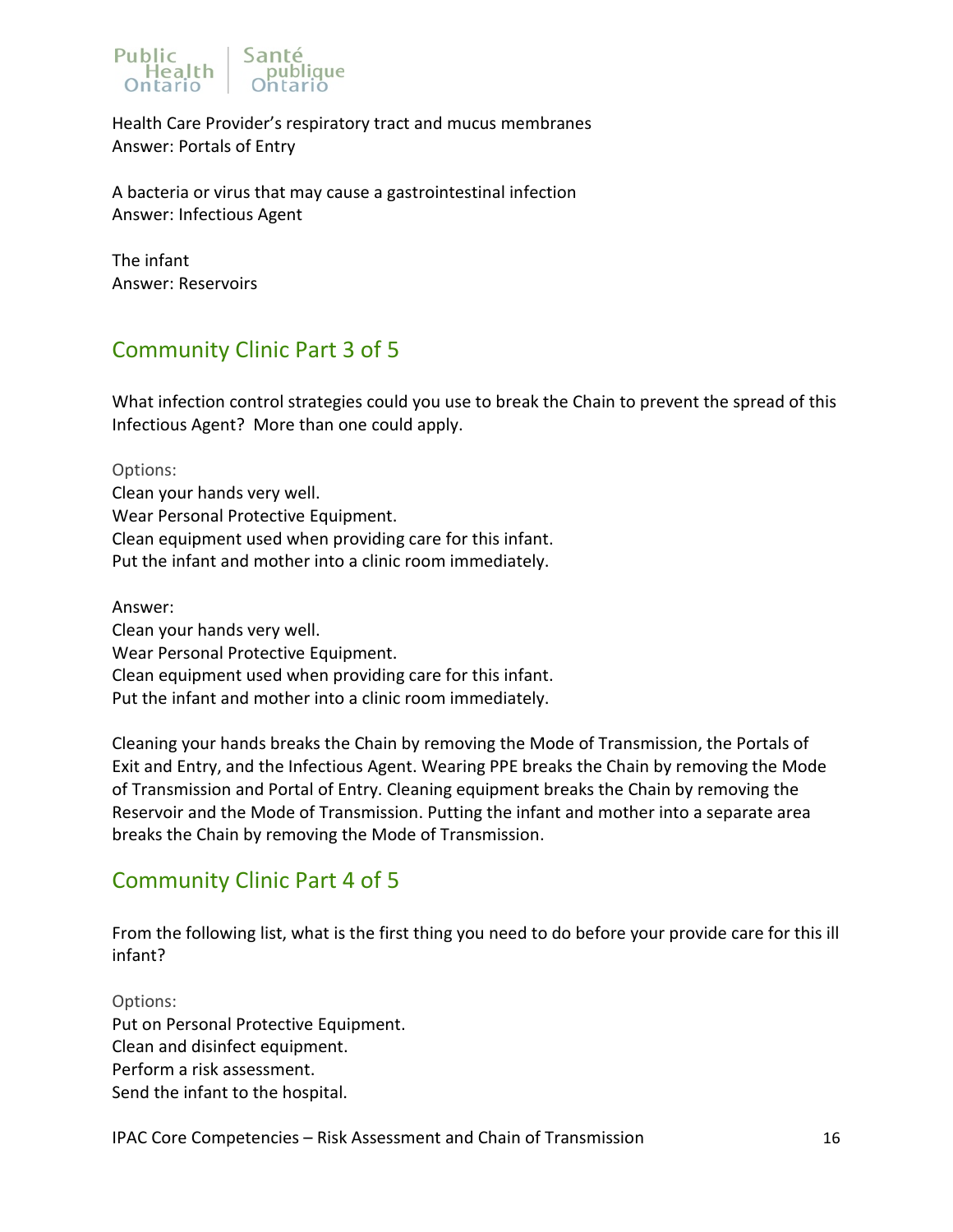

### Answer:

Perform a risk assessment.

Performing a risk assessment is the first step prior to any interaction with this infant, the mother, and their environment. The other tasks may be necessary, but they are not your first steps.

## <span id="page-16-0"></span>Community Clinic Part 5 of 5

Which of the following Risk Assessment questions do you need to ask yourself before you provide care for this infant? More than one could apply.

Options:

Do I need to use any Personal Protective Equipment when I provide health care for this infant? Will the mother and infant be able to follow directions? Do I have the equipment I need to provide care for this infant? How long will it take me to see this client?

### Answer:

Do I need to use any Personal Protective Equipment when I provide health care for this infant? Will the mother and infant be able to follow directions? Do I have the equipment I need to provide care for this infant?

For the first question, though Personal Protective Equipment is the least effective control, Personal Protective Equipment helps to protect you when you are taking care of this infant. You may be in contact with secretions because the infant is coughing and sneezing. The second question helps you think about the cognitive or mental status of the mother. The infant is too young to follow directions. For the third question, gathering equipment ahead of time will make the task more efficient. You will not need to remove your Personal Protective Equipment to go and get what you need later on. For the last question, the length of time required to see the client is not part of a risk assessment.

You have now completed the practice activity. You can return to the [practice activity main page](#page-11-1) to view examples for other health care settings or move on to the [summary.](#page-22-0)

# <span id="page-16-1"></span>Long Term Care Practice Activity

## <span id="page-16-2"></span>Long Term Care Part 1 of 5

In this scenario, Mrs. Blue is an 89-year old female with a history of Diabetes and Dementia. Mrs. Blue leaves on a one-day pass for a family reunion celebration where several of the family had diarrhea and vomiting. Upon return to the facility, Mrs. Blue is confused, had diarrhea,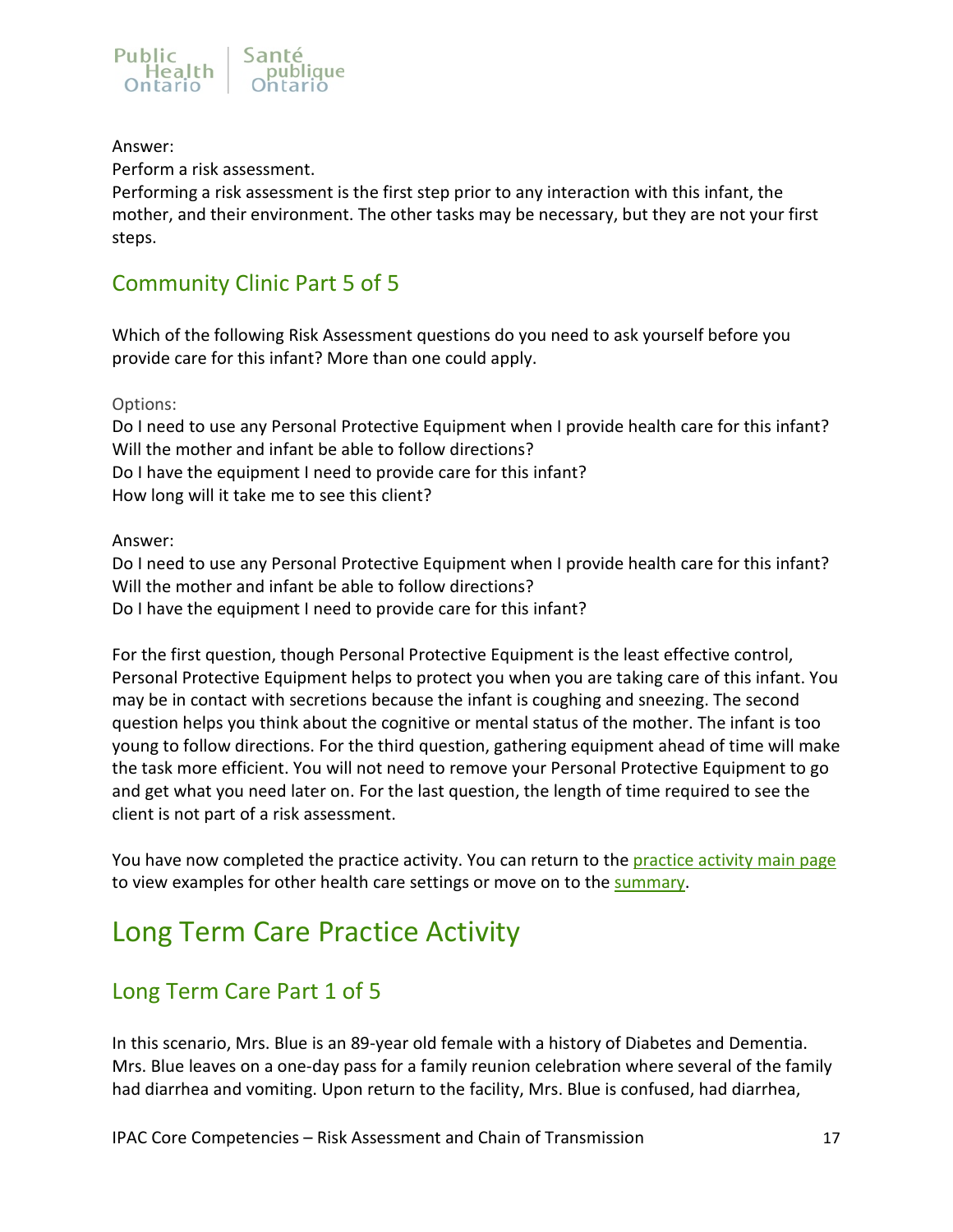

removes her soiled brief and it leaks on her bed and on the floor.

### <span id="page-17-0"></span>Long Term Care Part 2 of 5

What description matches with the link in the chain of transmission? Remember that there are six links in the chain of transmission, they are: Infectious Agent, Reservoirs, Portals of Exit, Modes of Transmission, Portals of Entry, and Susceptible Host.

Family members' hands and contaminated environmental surfaces Answer: Modes of Transmission

Mrs. Blue's age and Diabetes Answer: Susceptible Host

Gastrointestinal tract (vomiting and diarrhea) Answer: Portals of Exit

Gastrointestinal tract (mouth) Answer: Portals of Entry

A bacteria or virus that may cause a gastrointestinal infection Answer: Infectious Agent

Sick family members Answer: Reservoirs

### <span id="page-17-1"></span>Long Term Care Part 3 of 5

What infection control strategies could you use to break the Chain to prevent the spread of this Infectious Agent? More than one could apply.

Options: Clean the bathroom and areas used by Mrs. Blue. Clean your hands very well when providing care for Mrs. Blue. Clean equipment used by Mrs. Blue. Allow her roommate to use the same washroom as Mrs. Blue.

Answer: Clean the bathroom and areas used by Mrs. Blue. Clean your hands very well when providing care for Mrs. Blue. Clean equipment used by Mrs. Blue.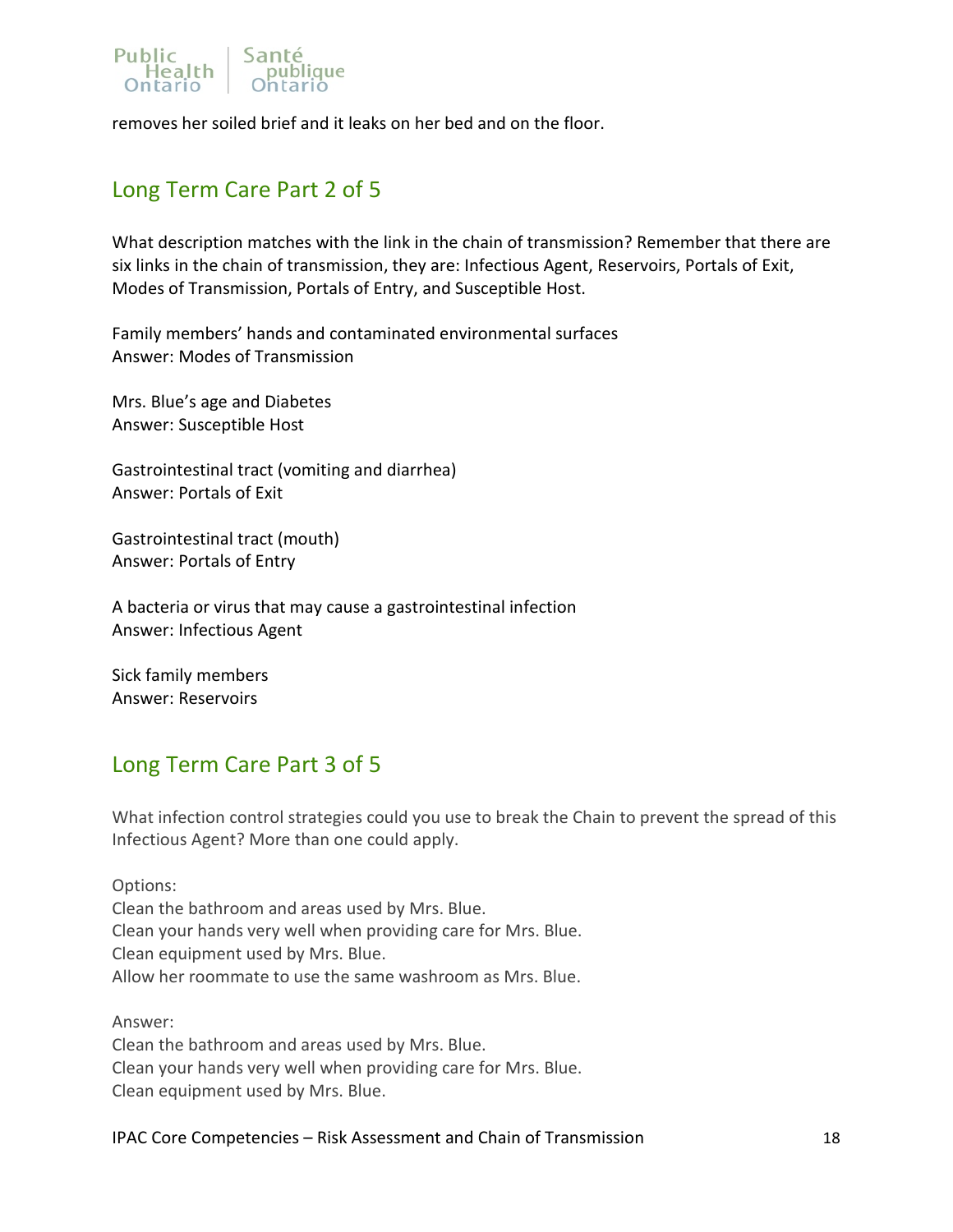

Cleaning the areas used by Mrs. Blue breaks the Chain by removing the Reservoir and the Mode of Transmission. Cleaning your hands breaks the Chain by removing the Mode of Transmission, the Portals of Exit and Entry and the Infectious Agent. Cleaning equipment used by Mrs. Blue breaks the Chain by removing the Reservoir and the Mode of Transmission. Allow her roommate to use the same washroom only if the washroom can be cleaned immediately after Mrs. Blue uses it. Otherwise, dedicate the washroom for Mrs. Blue's use only and provide alternative toileting for the roommate. This breaks the Chain by removing the Mode of Transmission and the Reservoir. Another option is to dedicate a commode for Mrs. Blue's use. Consult your Infection Prevention and Control Practitioner for more information on how to do this properly on a case by case basis.

## <span id="page-18-0"></span>Long Term Care Part 4 of 5

Mrs. Blue has uncontrolled diarrhea and vomiting, and has soiled her bed and bed space. What is the first thing you need to do before you provide care for Mrs. Blue? What's the first thing you need to do?

Options:

Put on Personal Protective Equipment. Clean and disinfect equipment. Perform a Risk Assessment. Seek a private room.

Answer: Perform a Risk Assessment Performing a risk assessment is the first step prior to any interaction with Mrs. Blue or her environment. The other tasks may be necessary, but they are not your first steps.

### <span id="page-18-1"></span>Long Term Care Part 5 of 5

Which of the following Risk Assessment questions do you need to ask yourself before you provide care for Mrs. Blue? More than one could apply.

Options:

Are there designated hand washing sinks for washing my hands or is alcohol-based hand rub available?

Is Mrs. Blue able to follow directions so she doesn't soil the environment?

Do I need to use any Personal Protective Equipment when I provide health care for Mrs. Blue? Does Mrs. Blue need a private room?

Answer: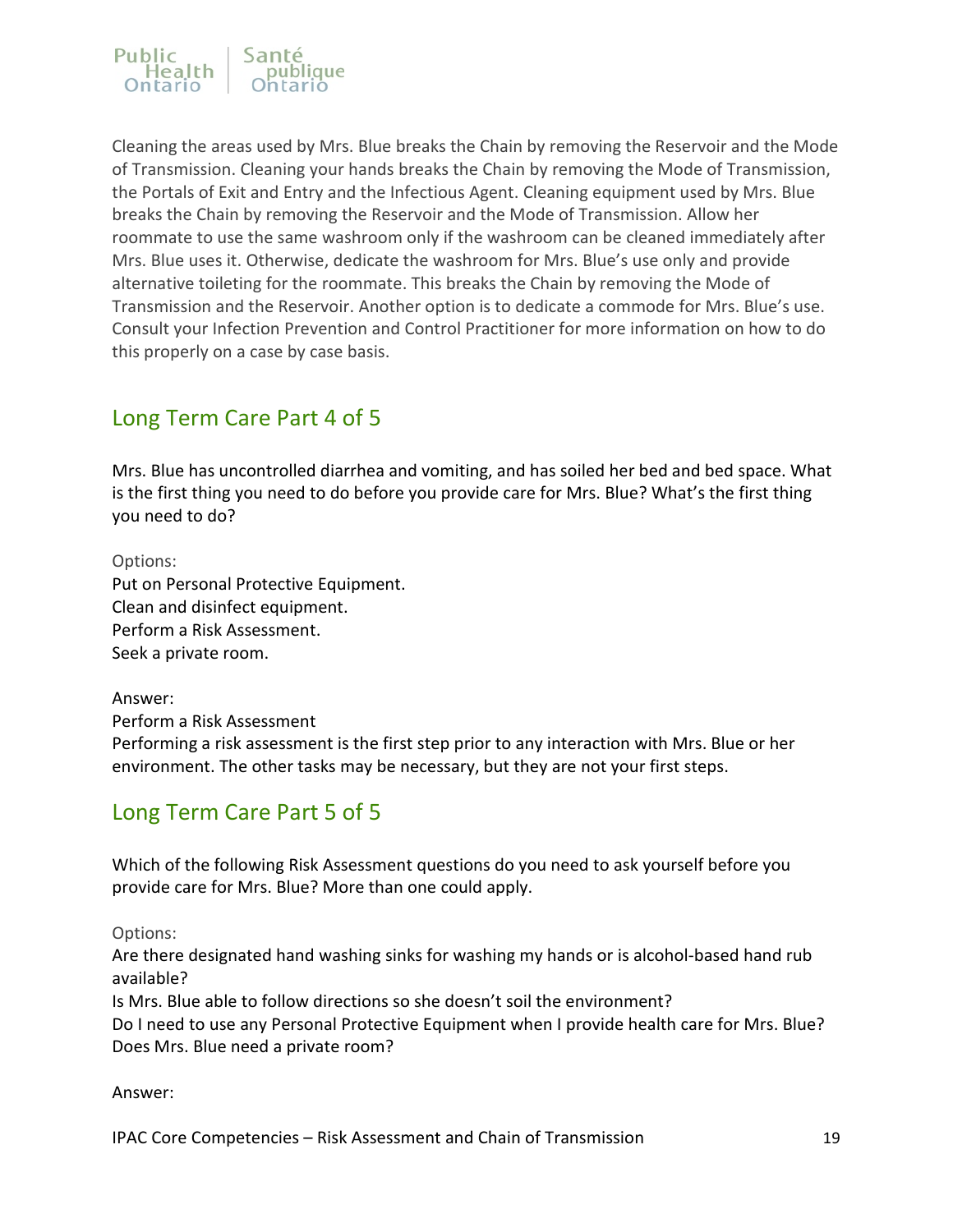### Public Sante Health

Are there designated hand washing sinks for washing my hands or is alcohol-based hand rub available?

Is Mrs. Blue able to follow directions so she doesn't soil the environment? Do I need to use any Personal Protective Equipment when I provide health care for Mrs. Blue?

The first question helps you think about the controls in place. Hand washing sinks are examples of Controls of the Environment which are safeguards built into the health care setting structure. The second question helps you think about the cognitive or mental status of Mrs. Blue. For the third question, although Personal Protective Equipment is the least effective control, Personal Protective Equipment helps to protect you when you are taking care of Mrs. Blue. You may be at risk when you are in contact with excretions, because Mrs. Blue is having diarrhea, vomiting, and is soiling the environment.

The last question is one that you can consider. It is preferable that she has a private room if it is available. This is often not the case. It is important to minimize the risk of transmission of infection by dedicating either the washroom or a commode for Mrs. Blue's use until she is better.

You have now completed the practice activity. You can return to the [practice activity main page](#page-11-1) to view examples for other health care settings or move on to the [summary.](#page-22-0)

# <span id="page-19-0"></span>Acute Care Practice Activity

## <span id="page-19-1"></span>Acute Care Part 1 of 5

In this scenario, Mrs. Pink is an 83-year old female with a long history of Diabetes. Yesterday, she went to a family gathering and learned that some of her family had vomiting and diarrhea. Mrs. Pink is now very ill with vomiting and diarrhea and presents to your emergency department.

## <span id="page-19-2"></span>Acute Care Part 2 of 5

What description matches with the link in the chain of transmission? Remember that there are six links in the chain of transmission, they are: Infectious Agent, Reservoirs, Portals of Exit, Modes of Transmission, Portals of Entry, and Susceptible Host.

Mrs. Pink's hands, secretions and contaminated environmental surfaces Answer: Modes of Transmission

Mrs. Pink's age and Diabetes Answer: Susceptible Host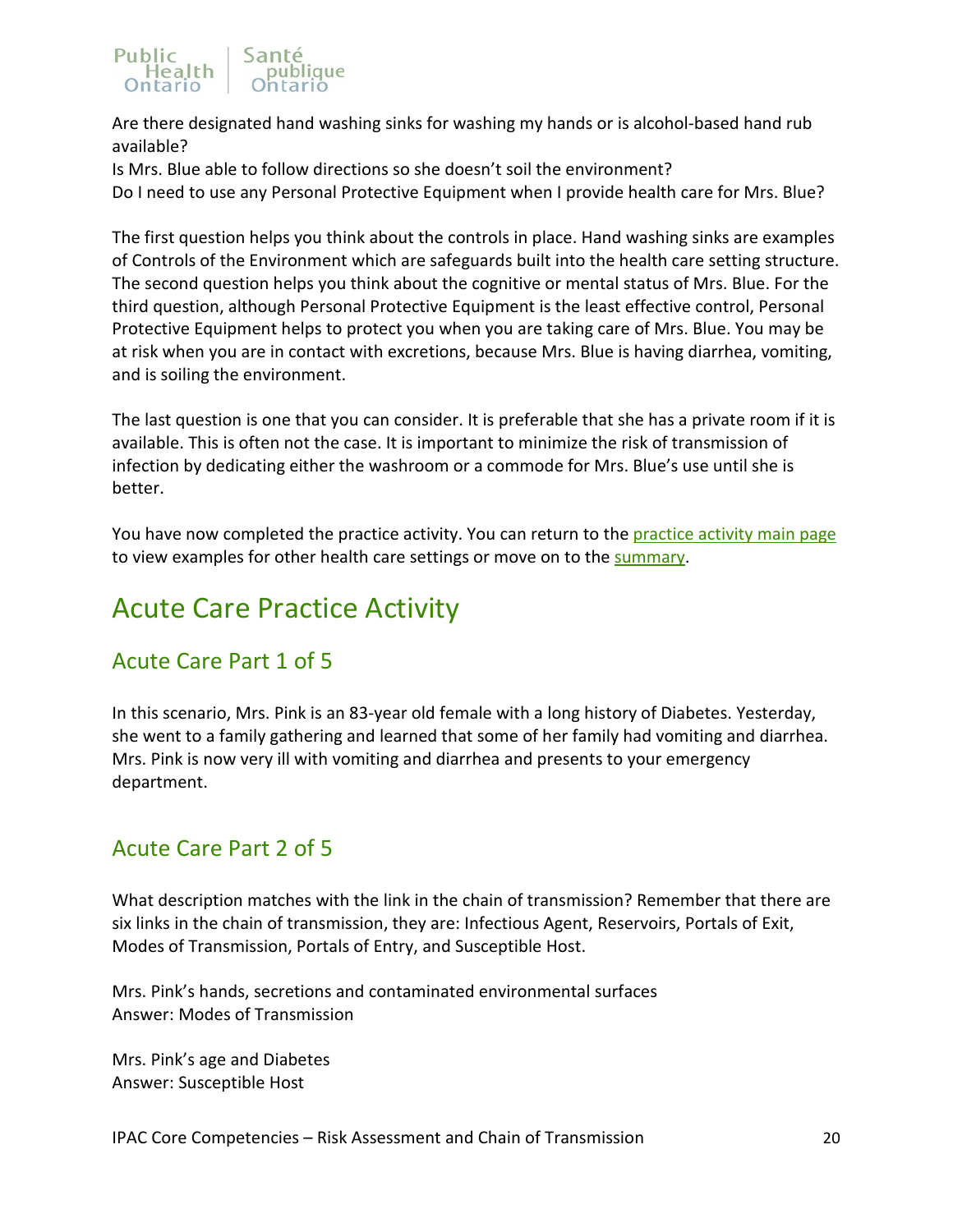

Gastrointestinal tract (vomiting and diarrhea) Answer: Portals of Exit

Gastrointestinal tract (mouth) Answer: Portals of Entry

A bacteria or virus that may cause a gastrointestinal infection Answer: Infectious Agent

Sick family members Answer: Reservoirs

## <span id="page-20-0"></span>Acute Care Part 3 of 5

What infection control strategies could you, the health care provider, use while Mrs. Pink is in the Emergency department, to break the Chain to prevent the spread of this potential Infectious Agent? More than one could apply.

Options: Clean the bathroom and areas used by Mrs. Pink. Clean your hands well when providing care for Mrs. Pink. Clean equipment used by Mrs. Pink. Allow other people to use the same washroom as Mrs. Pink.

Answer: Clean the bathroom and areas used by Mrs. Pink. Clean your hands well when providing care for Mrs. Pink. Clean equipment used by Mrs. Pink.

Cleaning areas used by Mrs. Pink breaks the Chain by removing the Reservoir and the Mode of Transmission. Cleaning your hands breaks the Chain by removing the Mode of Transmission, the Portals of Exit and Entry and the Infectious Agent. Cleaning equipment breaks the Chain by removing the Reservoir and the Mode of Transmission. Allow other people to use the same washroom as Mrs. Pink only if it is cleaned immediately after Mrs. Pink uses it. Otherwise, dedicate the washroom for Mrs. Pink's use only until she leaves the emergency department, after which the washroom must be cleaned and disinfected. This breaks the Chain by removing the Mode of Transmission and the Reservoir.

## <span id="page-20-1"></span>Acute Care Part 4 of 5

Mrs. Pink has uncontrolled diarrhea and vomiting and has soiled her stretcher and cubicle area.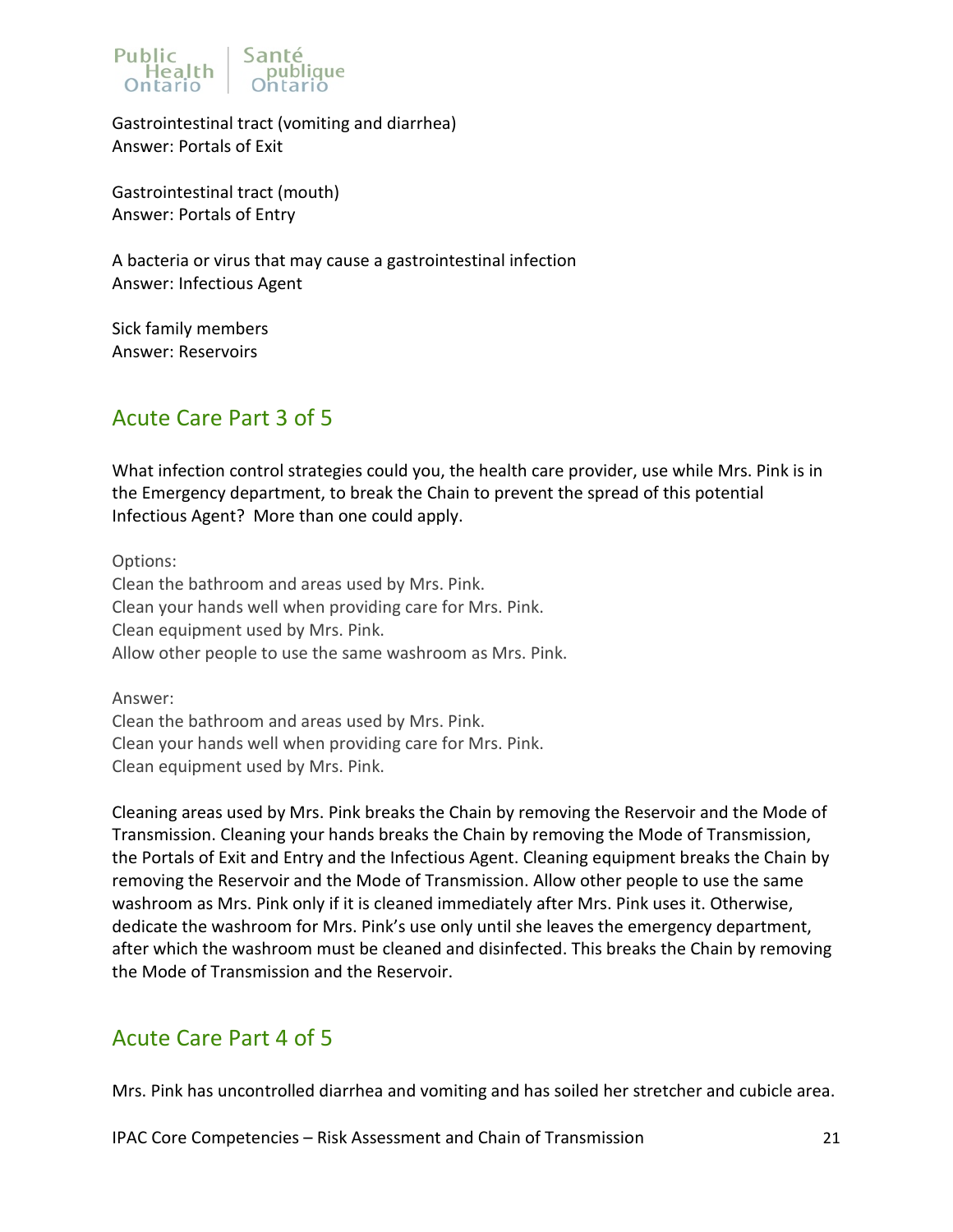### Sante Public Health

What is the first thing you need to do before you provide care for Mrs. Pink?

Options:

Put on Personal Protective Equipment. Clean and disinfect equipment. Perform a Risk Assessment. Seek a private room.

### Answer:

Perform a Risk Assessment.

Performing a risk assessment is the first step prior to any interaction with Mrs. Pink or her environment. The other tasks may be necessary, but they are not your first steps.

### <span id="page-21-0"></span>Acute Care Part 5 of 5

Which of the following Risk Assessment questions do you need to ask yourself before you provide care for Mrs. Pink? More than one could apply.

Options:

Are there designated hand washing sinks for washing my hands or is alcohol-based hand rub available?

Is Mrs. Pink able to follow directions so she doesn't soil the environment?

Do I need to use any Personal Protective Equipment when I provide health care for Mrs. Pink? Does Mrs. Pink need a private room?

### Answer:

Are there designated hand washing sinks for washing my hands or is alcohol-based hand rub available?

Is Mrs. Pink able to follow directions so she doesn't soil the environment?

Do I need to use any Personal Protective Equipment when I provide health care for Mrs. Pink?

The first question helps you think about the controls in place. Hand washing sinks are examples of Controls of the Environment which are safeguards built into the health care setting structure. The second question helps you think about the cognitive or mental status of Mrs. Pink. For the third question, although Personal Protective Equipment is the least effective control, Personal Protective Equipment helps to protect you when you are taking care of Mrs. Pink. You may be at risk when you are in contact with excretions, because Mrs. Pink is having diarrhea, vomiting, and is soiling the environment.

The last one can be a question to consider. It is preferable that she has a private room if it is available. This is often not the case. If a private room is not available, then you need to use additional measures to minimize the risk of transmission of infection by dedicating either the washroom or a commode for Mrs. Pink's use until she is better.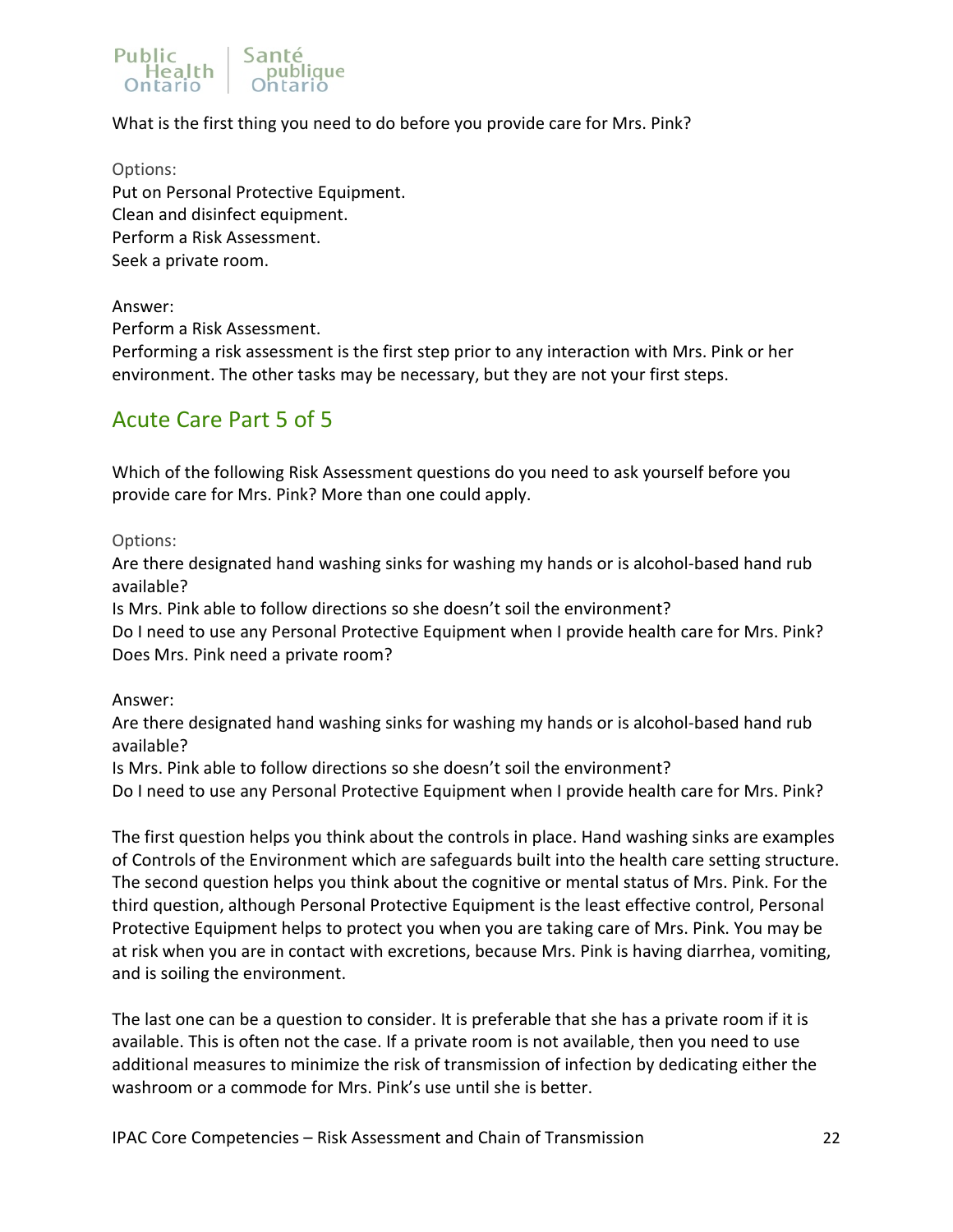

You have now completed the practice activity. You can return to the [practice activity main page](#page-11-1) to view examples for other health care settings or move on to the [summary.](#page-22-0)

# <span id="page-22-0"></span>Summary

Let's summarize some of the key concepts. First of all, it is important to recognize that there are two important elements of Routine Practices.

#1. You need a good understanding of the Chain of Transmission and how transmission can be stopped through breaking the links in the Chain.

#2. You need to know how to perform a Risk Assessment and incorporate Risk Assessment into your everyday activities.

The Chain of Transmission explains how:

- Infectious Agents are spread
- Infections can be prevented

The six links in the Chain are:

- Infectious Agents
- Reservoir
- Portal of Exit
- Mode of Transmission
- Portal of Entry
- Susceptible Host

When all six of the links in the Chain are present and connected, infections will develop. Breaking the links in the Chain helps prevent infections.

## <span id="page-22-1"></span>Summary Part Two

There are organizational Risk Assessments and personal Risk Assessments.

Organizational Risk Assessments are done by the employer and risks that are identified are reduced by putting appropriate Controls of the Environment and Administrative Controls in place. Employers must also assure that Personal Protective Equipment is available for use by health care providers to help minimize exposure risks at work.

Each health care provider also has a responsibility to conduct personal Risk Assessments in the workplace. These must be done to identify control measures that are in place and so that you can put additional measures in place if needed (such as wearing Personal Protective